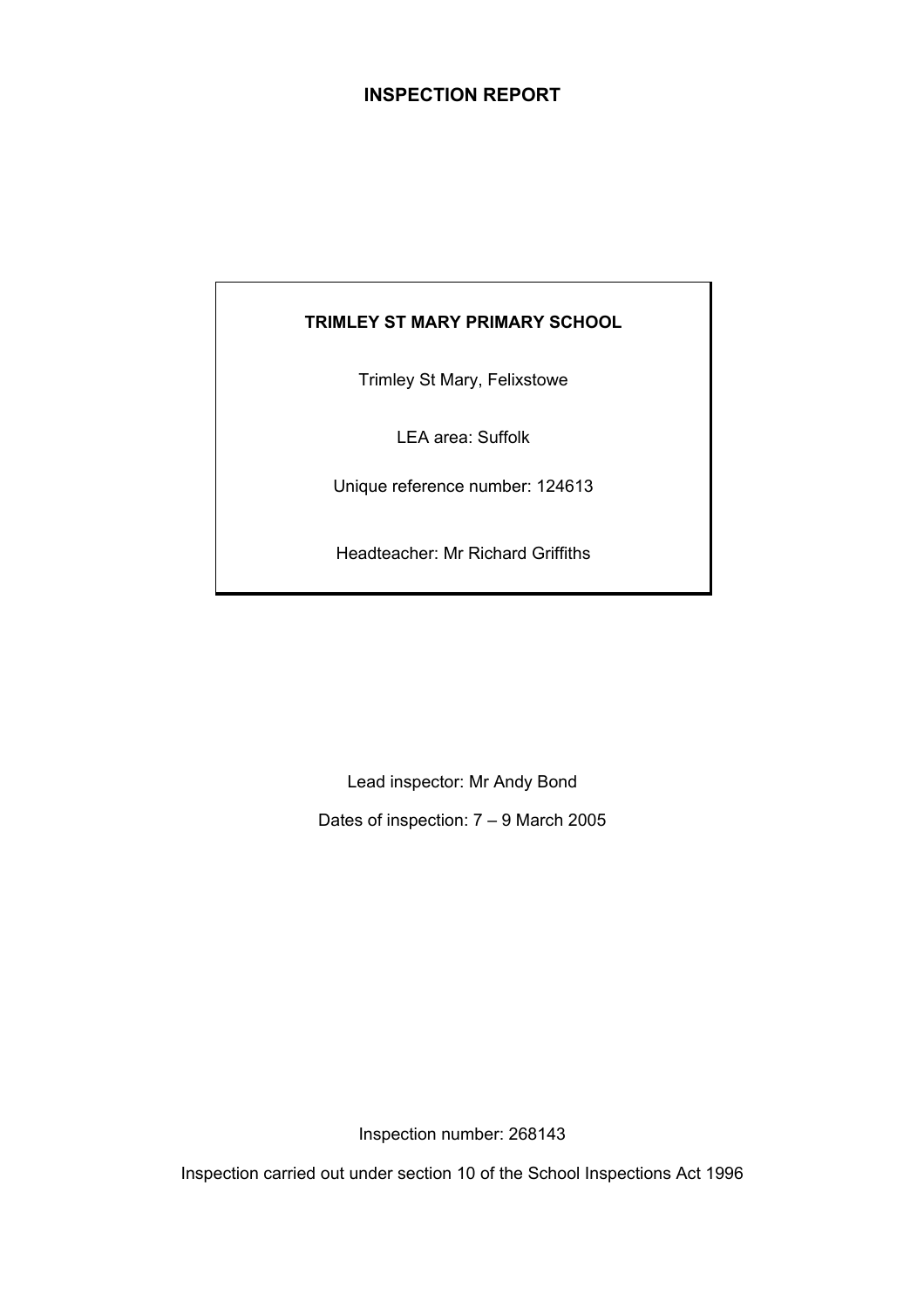© Crown copyright 2005

This report may be reproduced in whole or in part for non-commercial educational purposes, provided that all extracts quoted are reproduced verbatim without adaptation and on condition that the source and date thereof are stated.

Further copies of this report are obtainable from the school. Under the School Inspections Act 1996, the school must provide a copy of this report and/or its summary free of charge to certain categories of people. A charge not exceeding the full cost of reproduction may be made for any other copies supplied.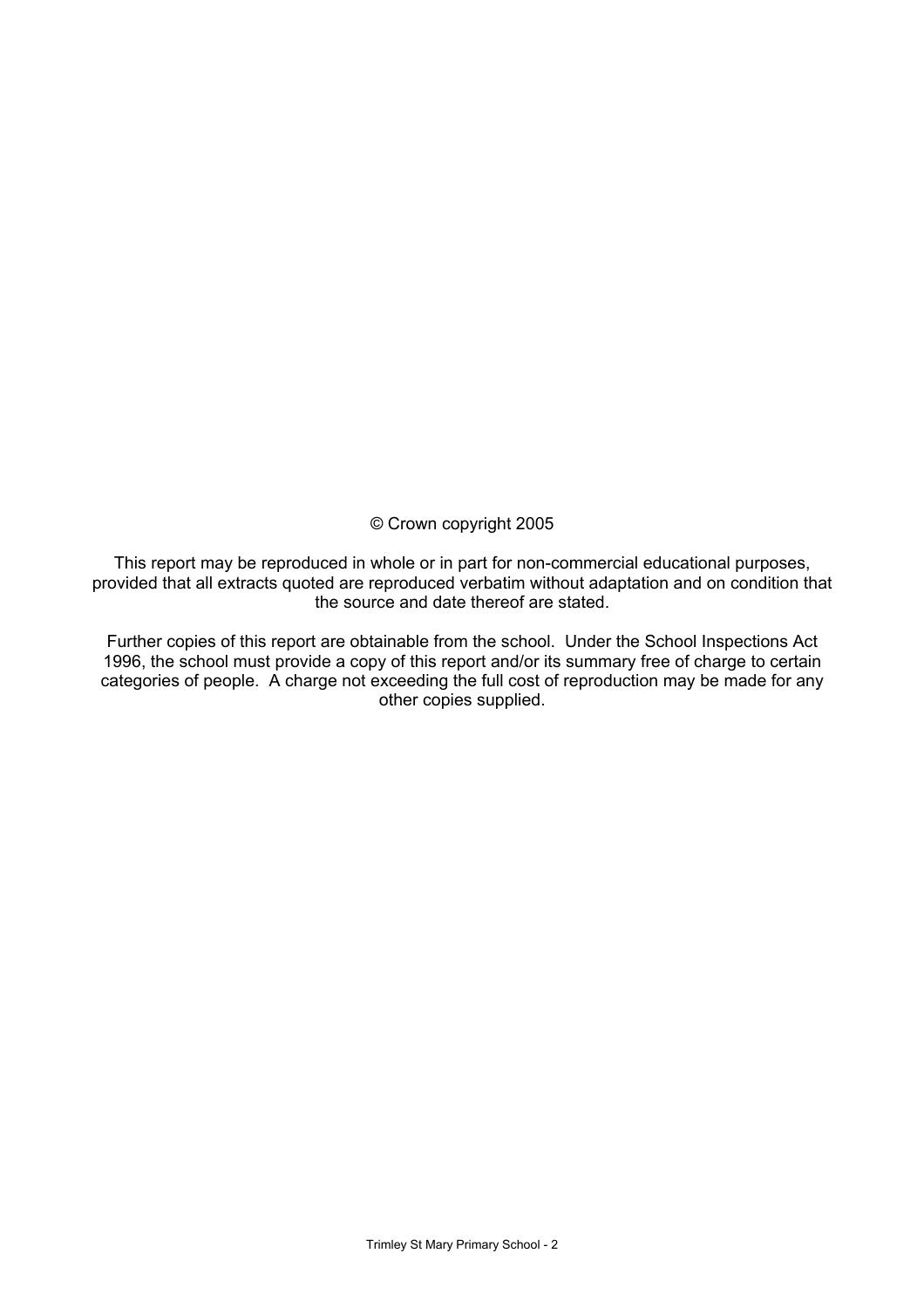## **INFORMATION ABOUT THE SCHOOL**

| Type of school:              | Primary                                                                         |
|------------------------------|---------------------------------------------------------------------------------|
| School category:             | Community                                                                       |
| Age range of pupils:         | 4 to 11 years                                                                   |
| Gender of pupils:            | Mixed                                                                           |
| Number on roll:              | 399                                                                             |
| School address:<br>Postcode: | High Road<br><b>Trimley St Mary</b><br>Felixstowe<br>Suffolk<br><b>IP11 0ST</b> |
|                              |                                                                                 |
| Telephone number:            | 01394 284 130                                                                   |
| Fax number:                  | 01394 270 570                                                                   |
| Appropriate authority:       | The governing body                                                              |
| Name of chair of governors:  | Mr C Monk                                                                       |
| Date of previous inspection: | 8 February 1999                                                                 |

# **CHARACTERISTICS OF THE SCHOOL**

Trimley St. Mary Primary School is a larger than average primary school, with 399 pupils on roll (including 37 part-time Reception children), catering for pupils aged 4 to 11 years. The school is located in the enlarged village of Trimley St Mary, near the Suffolk port of Felixstowe. Free school meals entitlement is below the national average, with 9.1 per cent of pupils qualifying. However, the percentage of adults with higher education qualifications, within the catchment area, is below the national average. This would indicate that social characteristics are lower than economic characteristics. Overall, socio-economic indicators are broadly average. Children generally enter the Reception classes with broadly average levels of attainment, but there are annual variations.

The percentage of pupils with special educational needs is above the national average (24.2 per cent). Most pupils have moderate learning difficulties or specific learning difficulties, such as dyslexia. A small percentage have social, emotional and behavioural problems. There are also a small number of pupils with speech and communication difficulties. Six pupils have Statements of Special Educational Needs, approximately 0.7 per cent, which is below average.

Almost all pupils are of white UK heritage, with a very small number of pupils of Chinese descent and mixed ethnic backgrounds. No pupils are identified as being at an early stage of acquiring English as an additional language. There is an above average movement of pupils in and out of the school. The present Year 6 cohort has experienced the greatest change. About a third of these pupils have joined or left the age group since Year 1.

There has been a significant turnover of staff in the last two years. Eight new teachers joined the school, including a new headteacher. The school has received awards for achievement (2002) and the FA charter standard (2004). It is involved in the leadership development strategy in primary schools and the initiatives related to healthy school and primary strategies. Many local community groups use the school building.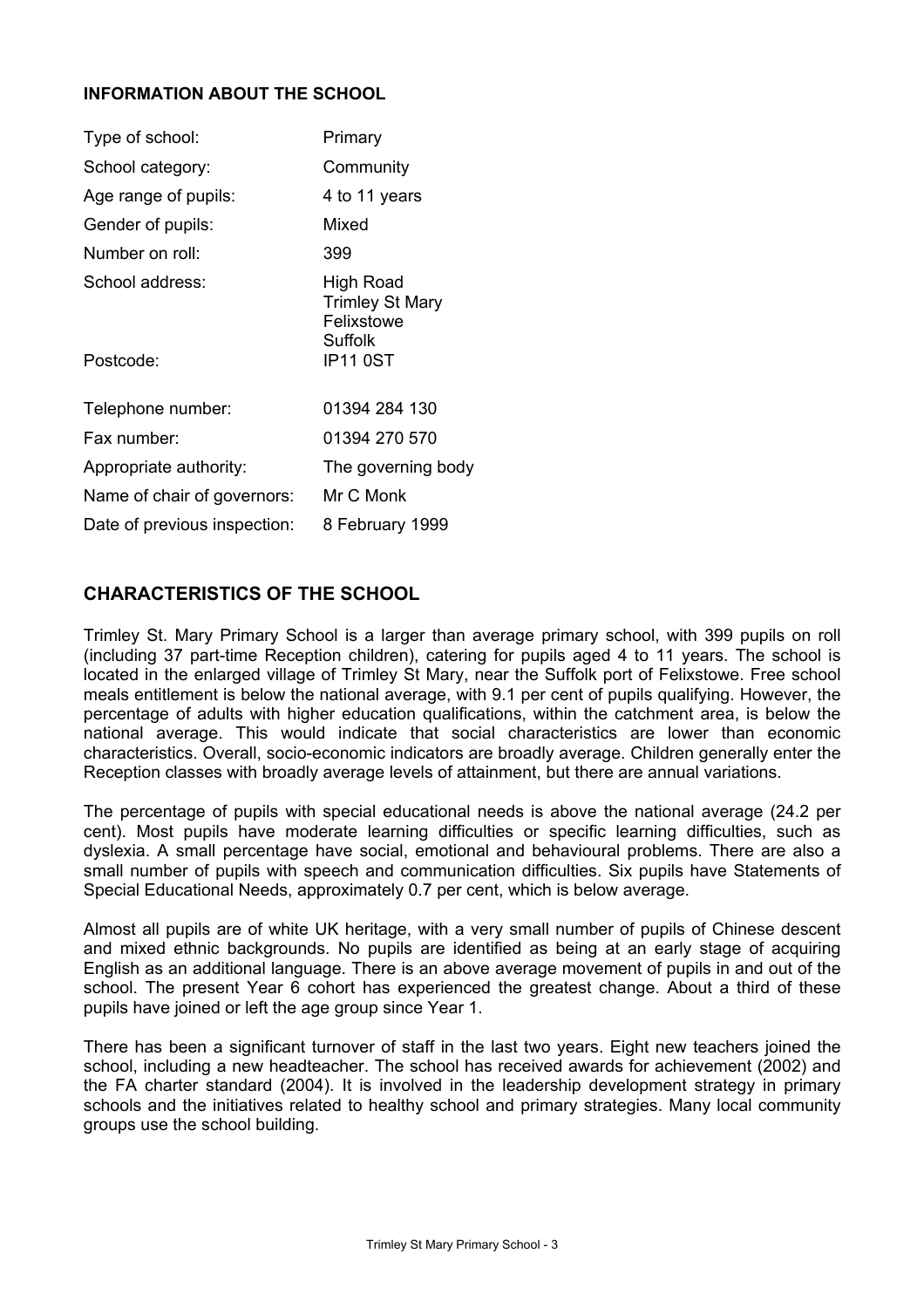# **INFORMATION ABOUT THE INSPECTION TEAM**

| Members of the inspection team |                    | <b>Subject responsibilities</b> |                                                   |
|--------------------------------|--------------------|---------------------------------|---------------------------------------------------|
| 17263                          | Mr Andy Bond       | Lead inspector                  | English                                           |
|                                |                    |                                 |                                                   |
| 9504                           | Mrs Sheila Gurney  | Lay inspector                   |                                                   |
| 23482                          | Mrs Diana Mackie   | Team inspector                  | <b>Foundation Stage</b>                           |
|                                |                    |                                 | Geography                                         |
|                                |                    |                                 | History                                           |
|                                |                    |                                 | Personal,<br>social<br>health<br>and<br>education |
| 19507                          | Mrs Beulah Andrews | Team inspector                  | Special educational needs                         |
|                                |                    |                                 | <b>Mathematics</b>                                |
|                                |                    |                                 | Music                                             |
|                                |                    |                                 | Religious education                               |
| 32260                          | Mr Andy Lane       | Team inspector                  | Science                                           |
|                                |                    |                                 | Information<br>communication<br>and<br>technology |
|                                |                    |                                 | Art and design                                    |
|                                |                    |                                 | Design and technology                             |
|                                |                    |                                 | Physical education                                |

The inspection contractor was:

Cambridge Education Associates

 Demeter House Station Road **Cambridge** CB1 2RS

Any concerns or complaints about the inspection or the report should be made initially to the inspection contractor. The procedures are set out in the leaflet *Complaining about Ofsted Inspections*, which is available from Ofsted Publications Centre (telephone 07002 637833) or Ofsted's website (www.ofsted.gov.uk).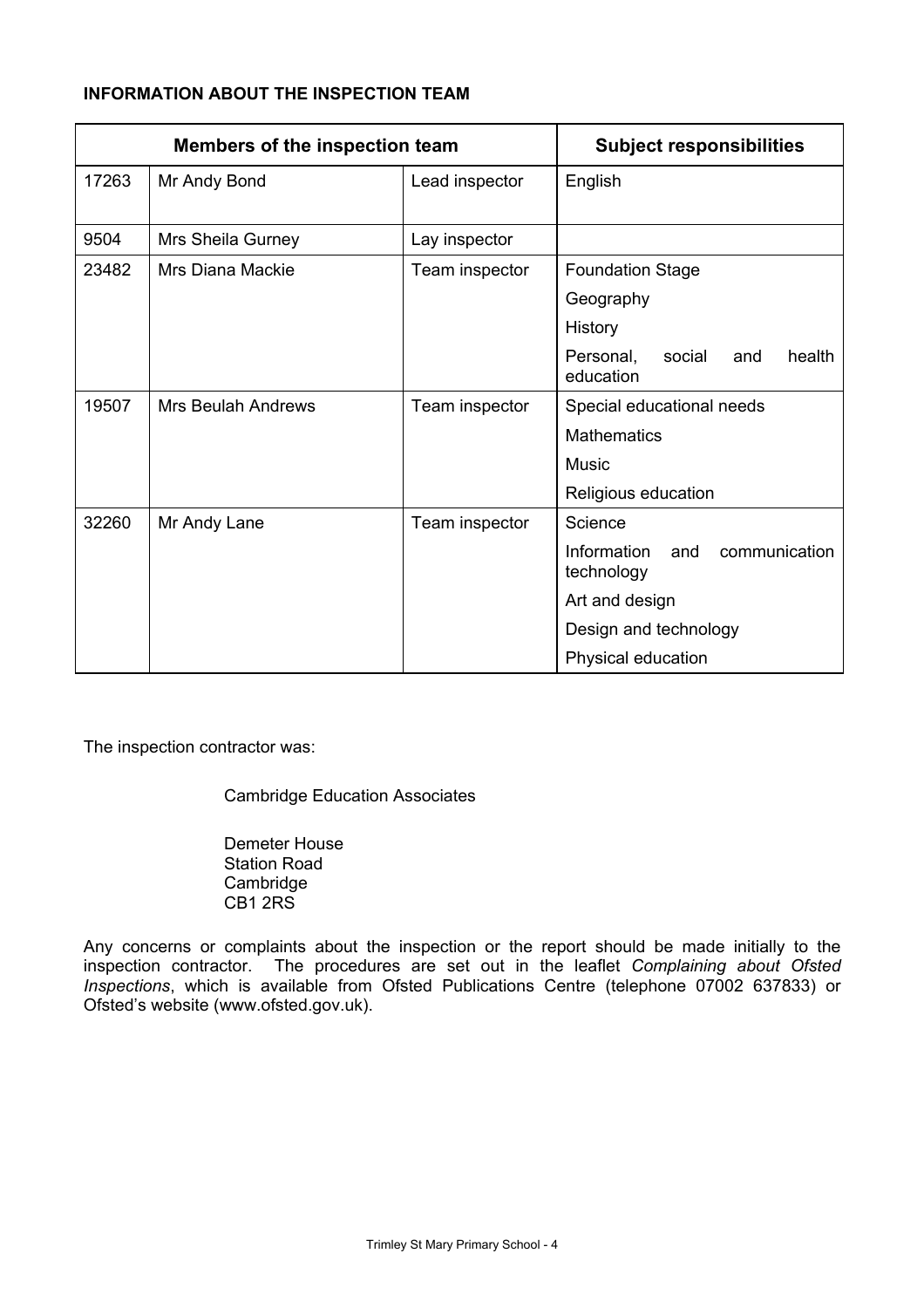# **REPORT CONTENTS**

|                                                                                                                                    | Page    |
|------------------------------------------------------------------------------------------------------------------------------------|---------|
| <b>PART A: SUMMARY OF THE REPORT</b>                                                                                               | 6       |
| <b>PART B: COMMENTARY ON THE MAIN INSPECTION FINDINGS</b>                                                                          |         |
| <b>STANDARDS ACHIEVED BY PUPILS</b>                                                                                                | 8       |
| Standards achieved in areas of learning and subjects                                                                               |         |
| Pupils' attitudes, values and other personal qualities                                                                             |         |
| <b>QUALITY OF EDUCATION PROVIDED BY THE SCHOOL</b>                                                                                 | $12 \,$ |
| Teaching and learning<br>The curriculum<br>Care, guidance and support<br>Partnership with parents, other schools and the community |         |
| <b>LEADERSHIP AND MANAGEMENT</b>                                                                                                   | 17      |
| <b>PART C: THE QUALITY OF EDUCATION IN AREAS OF LEARNING</b><br><b>AND SUBJECTS</b>                                                | 20      |
| AREAS OF LEARNING IN THE FOUNDATION STAGE                                                                                          |         |
| <b>SUBJECTS IN KEY STAGES 1 AND 2</b>                                                                                              |         |
| <b>PART D: SUMMARY OF THE MAIN INSPECTION JUDGEMENTS</b>                                                                           | 33      |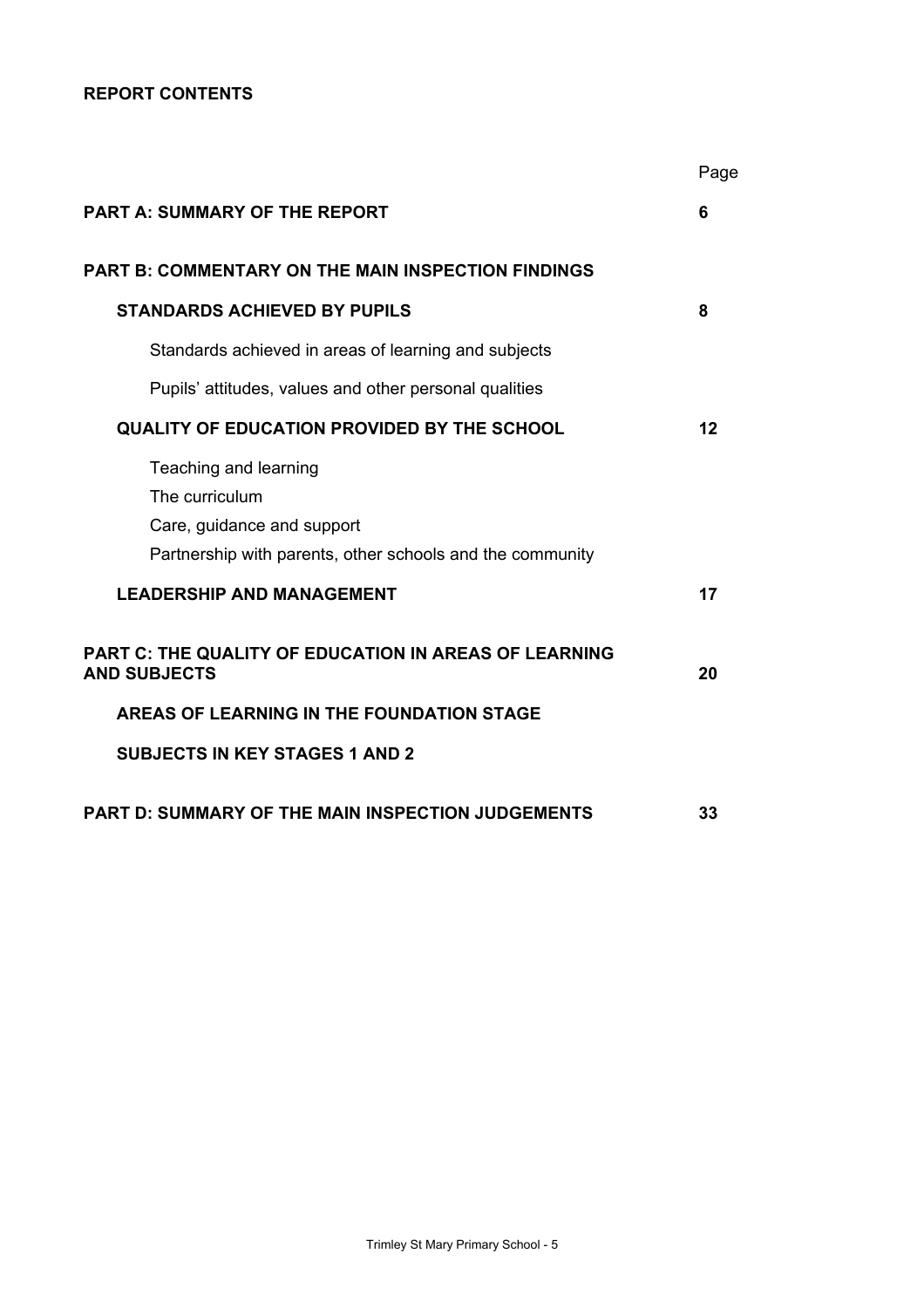# **PART A: SUMMARY OF THE REPORT**

## **OVERALL EVALUATION**

**The school provides a satisfactory education and sound value for money.** Standards are generally average by the end of Years 2 and 6. Pupils achieve well in Years 1 to 2 and satisfactorily in Years 3 to 6. Reception children achieve well and reach above average standards by the time they begin Year 1. Overall, the quality of teaching and learning is satisfactory. The curriculum provision is good and the leadership and management of the school are also good. Improvement since the last inspection is sound.

The school's main strengths and weaknesses are:

- Pupils achieve well in the Reception classes and reach above average standards by the time they begin Year 1.
- Pupils in Years 1 and 2 achieve well.
- An insufficient number of higher-attaining pupils are reaching above average standards and in English, standards are below average by the end of Year 6.
- The school provides pupils with a good, rich curriculum.
- The leadership and management of the school, including those of the headteacher, are good, although the management role of the subject co-ordinators is not sufficiently developed.
- The school fosters pupils' personal development well and there is a positive ethos throughout the school.
- There are very strong links with the community and local schools and the partnership forged with parents is good.

The school was last inspected in February 1999; since then it has made sound progress. The majority of the key areas for improvement have been addressed. The National Literacy Strategy is now in place, mental mathematical strategies are taught throughout the school, progress in pupils' scientific skills has improved and standards and achievement in information and communication technology (ict) have improved markedly. The provision in the Reception classes is now far more effective. Teaching and learning and the curriculum have also improved since the last inspection. However, the management role of subject co-ordinators, the challenge of work for pupils and the performance of higher-attaining pupils are still in need of some improvement. Many of the previously reported strengths of the school have been maintained, such as the provision for pupils with special educational needs, pupils' personal development, care, welfare, partnership with parents and leadership and management.

| <b>Results in National</b><br>Curriculum tests at the |      | all schools |      |      |  |  |
|-------------------------------------------------------|------|-------------|------|------|--|--|
| end of Year 6,<br>compared with those<br>of:          | 2002 | 2003        | 2004 | 2004 |  |  |
| English                                               |      |             |      |      |  |  |
| <b>Mathematics</b>                                    |      |             |      |      |  |  |
| Science                                               |      | P           |      |      |  |  |

#### **STANDARDS ACHIEVED**

l

*Key: A - well above average; B - above average; C - average; D - below average; E - well below average. Similar schools are those whose pupils attained similarly at the end of Year 2.* 

**Overall, pupils' achievement is satisfactory.** Children begin school in the Reception classes with broadly average attainment. They achieve well and by the time they begin Year 1 the majority of children are expected to exceed the Early Learning Goals<sup>1</sup> in the required areas of learning<sup>2</sup>. The pupils currently in Years 1 and 2 also achieve well and attain average standards in reading, writing,

<sup>&</sup>lt;sup>1</sup> The Early Learning Goals set out what children should achieve by the beginning of Year 1 in primary schools.

<sup>&</sup>lt;sup>1</sup> The Early Learning Goals set out what children should achieve by the beginning of Year 1 in primary schools.<br><sup>2</sup> The areas of learning are personal, social and emotional development, communication, language development, knowledge and understanding of the world, physical development and creative development.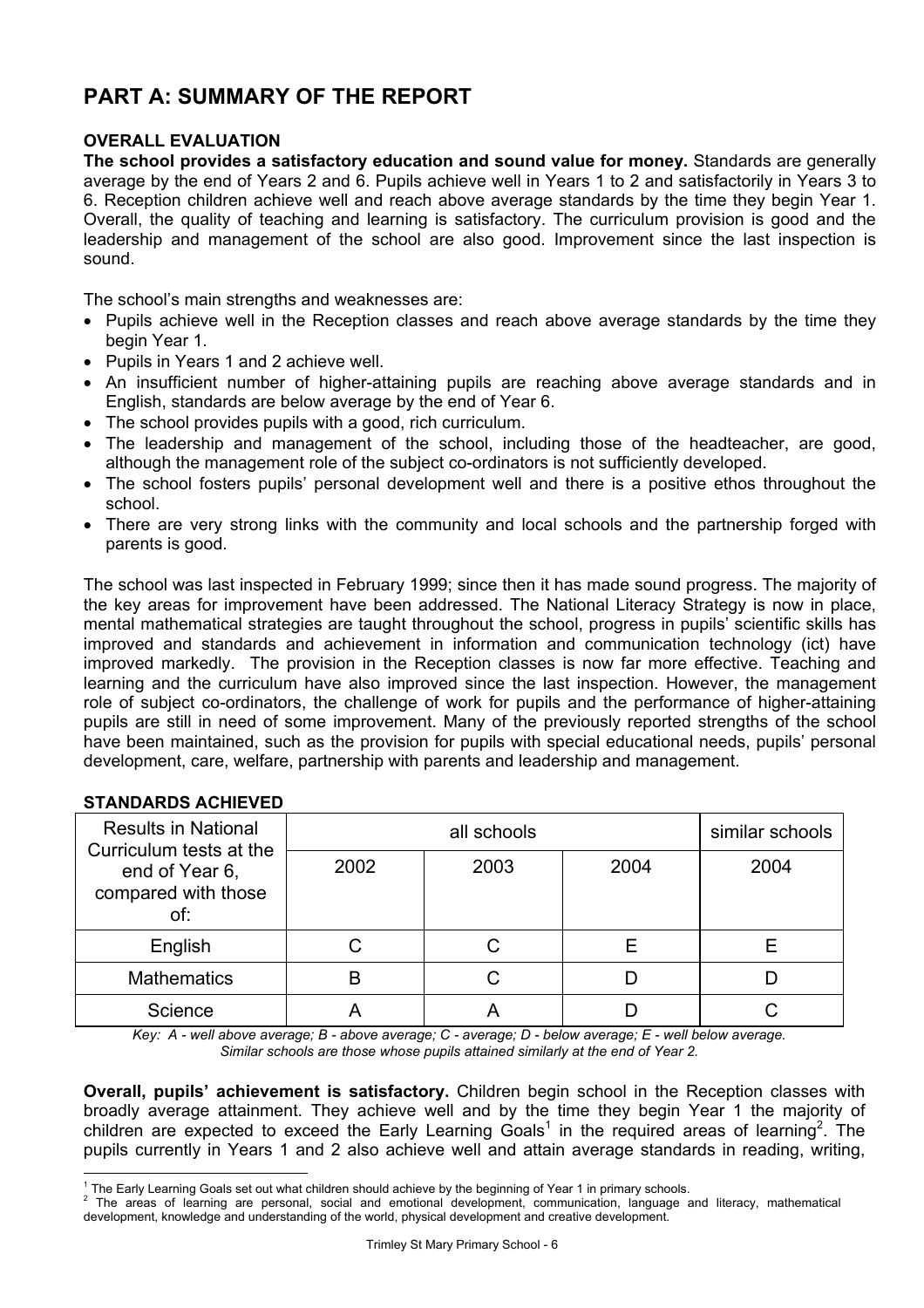mathematics, science, ICT, religious education and physical education by the end of Year 2. In Years 3 to 6, pupils' achievement is satisfactory and standards are average by the end of Year 6 in mathematics, science, ICT, religious education and physical education. In English, standards are below average. There was an insufficient inspection focus in other subjects to make valid judgements on achievement and standards. The results from the 2004 Year 6 tests were well below average in English and below average in mathematics and science. Too few pupils attained above average standards in these subjects. Approximately a third of pupils in this particular year group were identified as having special educational needs and this also had the effect of depressing standards. Overall, pupils with special educational needs achieve at the same rate as their classmates.

**Pupils' personal qualities, including spiritual, moral, social and cultural development, are good.**  Pupils have positive attitudes to school and their behaviour is good. Attendance is satisfactory and punctuality is good.

#### **QUALITY OF EDUCATION**

**The quality of education provided by the school is satisfactory. Teaching and learning are satisfactory overall.** Teaching and learning are very good in the Reception classes. They are good in Years 1 and 2 and satisfactory in Years 3 to 6. Teachers form good relationships with pupils and manage their classes well. They ensure that there is a good climate for learning and every pupil is treated fairly. Pupils work well together in pairs and groups. Teaching assistants make a valuable contribution to lessons by supporting pupils well, especially those pupils with special educational needs. Very effective teaching methods are employed in the reception classes, which inspires children to learn. In Years 1 and 2, teaching is lively and stimulating, which results in pupils applying themselves well to tasks and being productive in lessons. In Years 3 to 6, teaching is satisfactory overall and pupils make sound gains in their acquisition of skills, knowledge and understanding, but many lessons lack the pace and challenge required for pupils to make good progress. Assessment procedures are satisfactory. Appropriate records are maintained and pupils' achievement is tracked throughout the school. Targets for improvement are set and pupils are clear about what they need to do next in order to improve. This is beginning to make a favourable impact on raising standards.

The curriculum is good. A broad range of learning opportunities is provided for pupils, including varied and interesting enrichment activities, such as residential visits, extra-curricular clubs and well-planned whole-school events with a specific focus. Provision for pupils with special educational needs is good. Pupils' personal, social and health education is well catered for. Accommodation and learning resources are both satisfactory. The school's partnership with parents is good and links with the community and schools and colleges within the locality are very good. The school takes good care of its pupils and provides good support and guidance. Arrangements for seeking pupils' views are also good.

#### **LEADERSHIP AND MANAGEMENT**

**The leadership and management of the school are good.** The recently appointed headteacher provides the school with good, well-focused leadership. He has brought stability to the school after a period of staff change. There are effective management systems in place with a strong emphasis on raising standards. The leadership of the key staff and subject co-ordinators is good, whereas their management is satisfactory because the monitoring of performance in the subject areas is not sufficiently developed. The governance of the school is good. Governors are fully involved in the life of the school. They are well organised and have a good grasp of the strengths and weaknesses of the school. Governors ensure that the school complies with all the statutory requirements.

#### **PARENTS' AND PUPILS' VIEWS OF THE SCHOOL**

The vast majority of parents are pleased with the education provided by the school for their children. Pupils have positive views of the school. They like coming to school and have good relationships with teachers.

#### **IMPROVEMENTS NEEDED**

The most important things the school should do to improve are: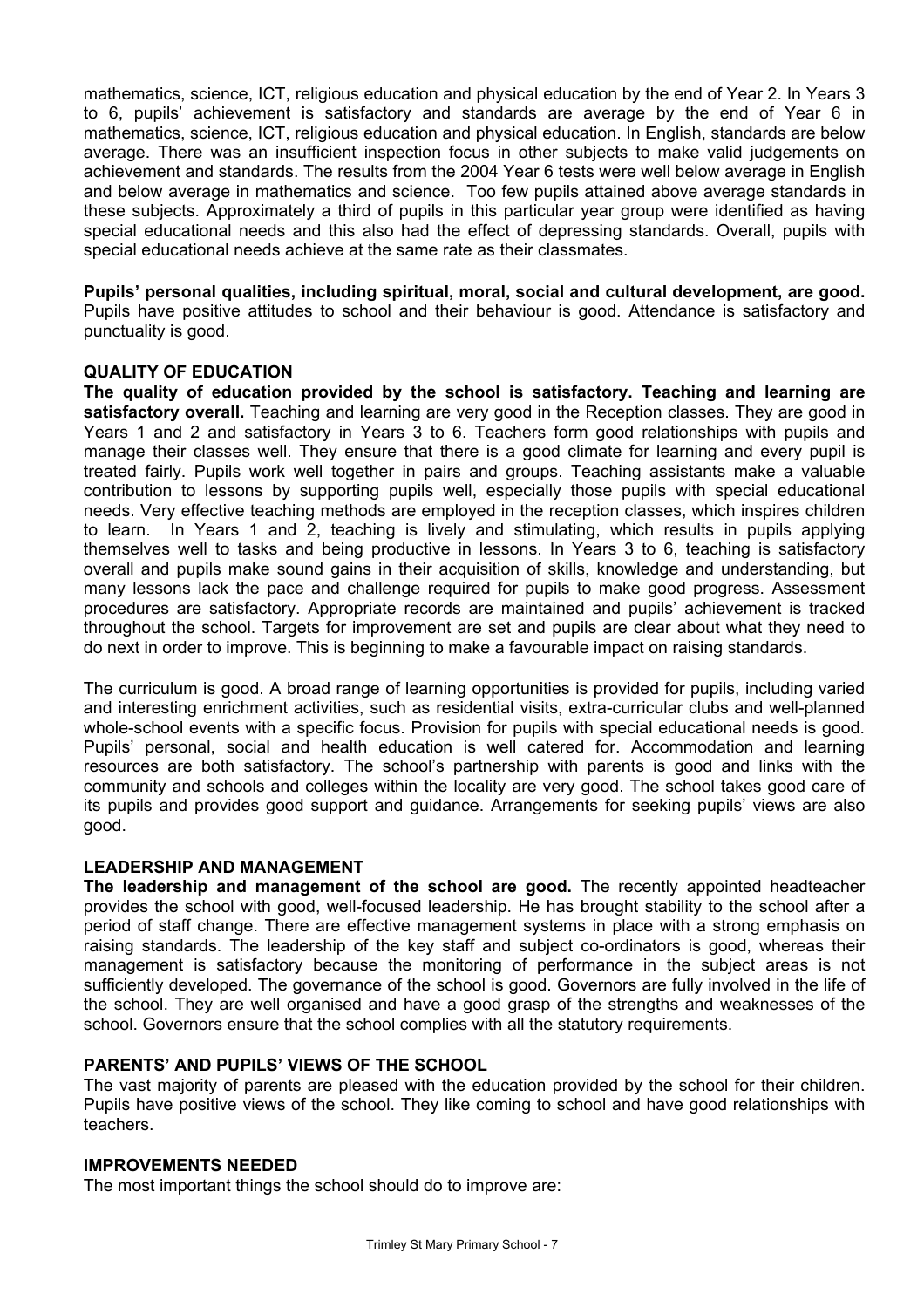- Increase pupils' rate of achievement in Years 3 to 6 by improving the quality of teaching and learning.
- Improve the attainment levels of higher-attaining pupils by the end of Year 6.
- Develop the role of subject co-ordinators so that they become more effective managers.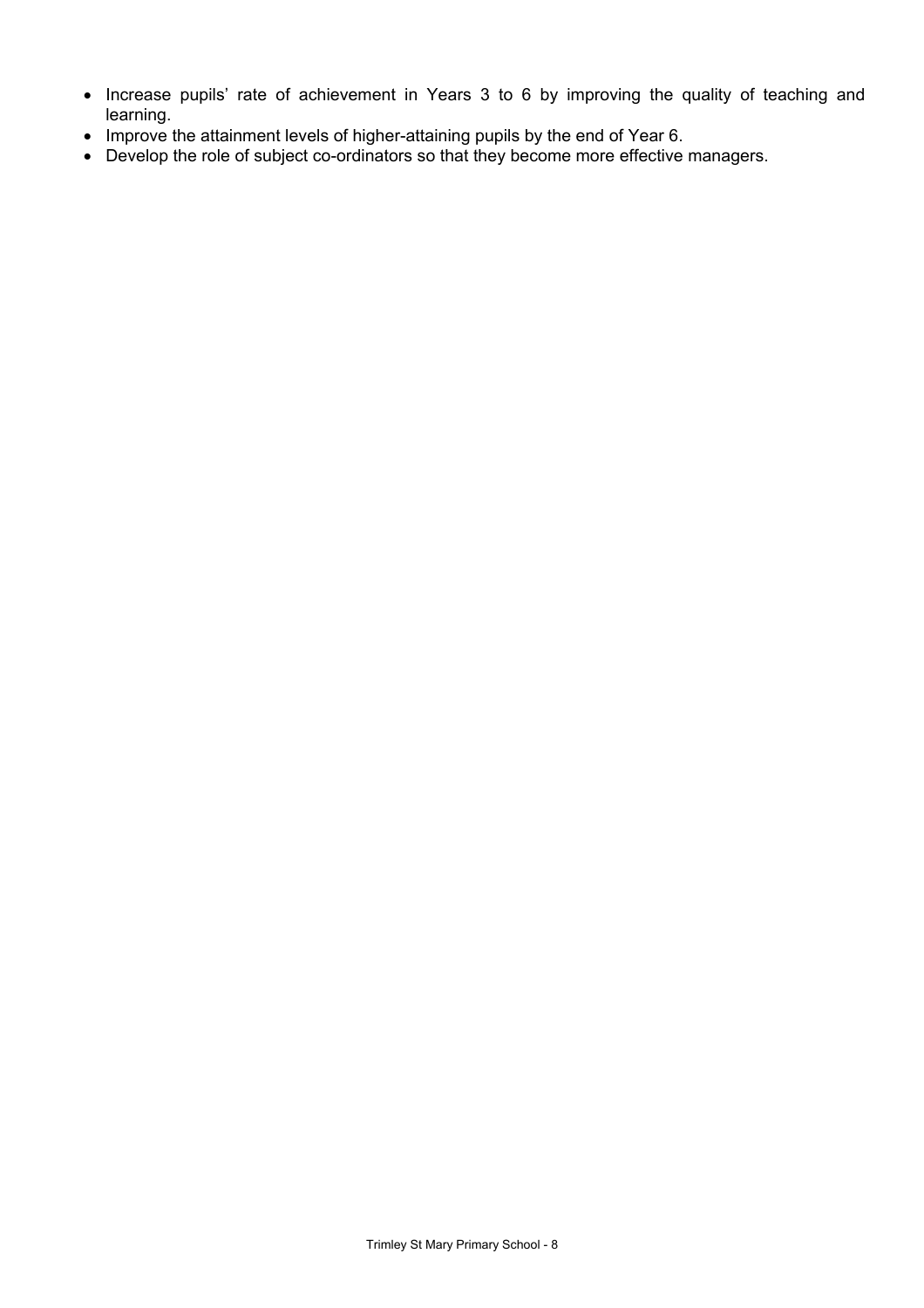# **PART B: COMMENTARY ON THE MAIN INSPECTION FINDINGS**

# **STANDARDS ACHIEVED BY PUPILS**

# **Standards achieved in areas of learning and subjects**

Standards are above average at the end of the Reception Year and average at the end of Years 2 and 6. Children in the Reception classes achieve well, as do pupils in Years 1 and 2. Pupils in Years 3 to 6 achieve satisfactorily.

#### **Main strengths and weaknesses**

- Children in the Reception classes receive a very good start to their education and achieve well.
- Pupils in Years 1 and 2 achieve well because the quality of teaching and learning is good.
- Standards in English are below average by the end of Year 6.
- Too few higher-attaining pupils reach above average standards by Year 6.
- Recently introduced strategies are gradually making a favourable impact on raising standards.

#### **Commentary**

1. Attainment on entry to the Reception classes is broadly average, although there are quite significant variations from year to year. The school and the local education authority baseline data<sup>3</sup> over a number of years clearly support this view. Children in the Foundation Stage<sup>4</sup> achieve well because of the very good provision, which includes some very strong teaching. By the end of the Reception Year, most children exceed the expected goals in personal, social and emotional development, communication, language and literacy, mathematical development and knowledge and understanding of the world. They achieve the goals in physical development and creative development. Standards and achievement have improved quite significantly since the last inspection.

#### *Standards at the end of the Reception Year*

| Personal, social and emotional development | Above the expected levels    |
|--------------------------------------------|------------------------------|
| Communication, language and literacy       | Above the expected levels    |
| Mathematical development                   | Above the expected levels    |
| Knowledge and understanding of the world   | Above the expected levels    |
| Physical development                       | In line with expected levels |
| Creative development                       | In line with expected levels |

2. Standards in the core subjects<sup>5</sup> dropped at the end of Years 2 and 6 in national tests in 2004. This was after three years of results which were generally average or above average. In Year 2, standards were well below average in reading, writing and mathematics. In science, teacher assessment indicated broadly average standards. Year 6 results were well below average in English and below average in mathematics and science. There are a number of reasons for the fall in standards. In Year 6, there was a higher than usual percentage of pupils with special educational needs: approximately a third of pupils were identified as requiring some form of additional support. Too few pupils reached the above average standards. This was particularly the case in English. In mathematics and science 2004 results were marginally below the national average at the higher grade Level 5. The school had also experienced a

l 3 Baseline information - information compiled which assesses children's attainment when beginning school. 4

Foundation Stage – Reception classes.

<sup>&</sup>lt;sup>5</sup> Core subjects - English, mathematics and science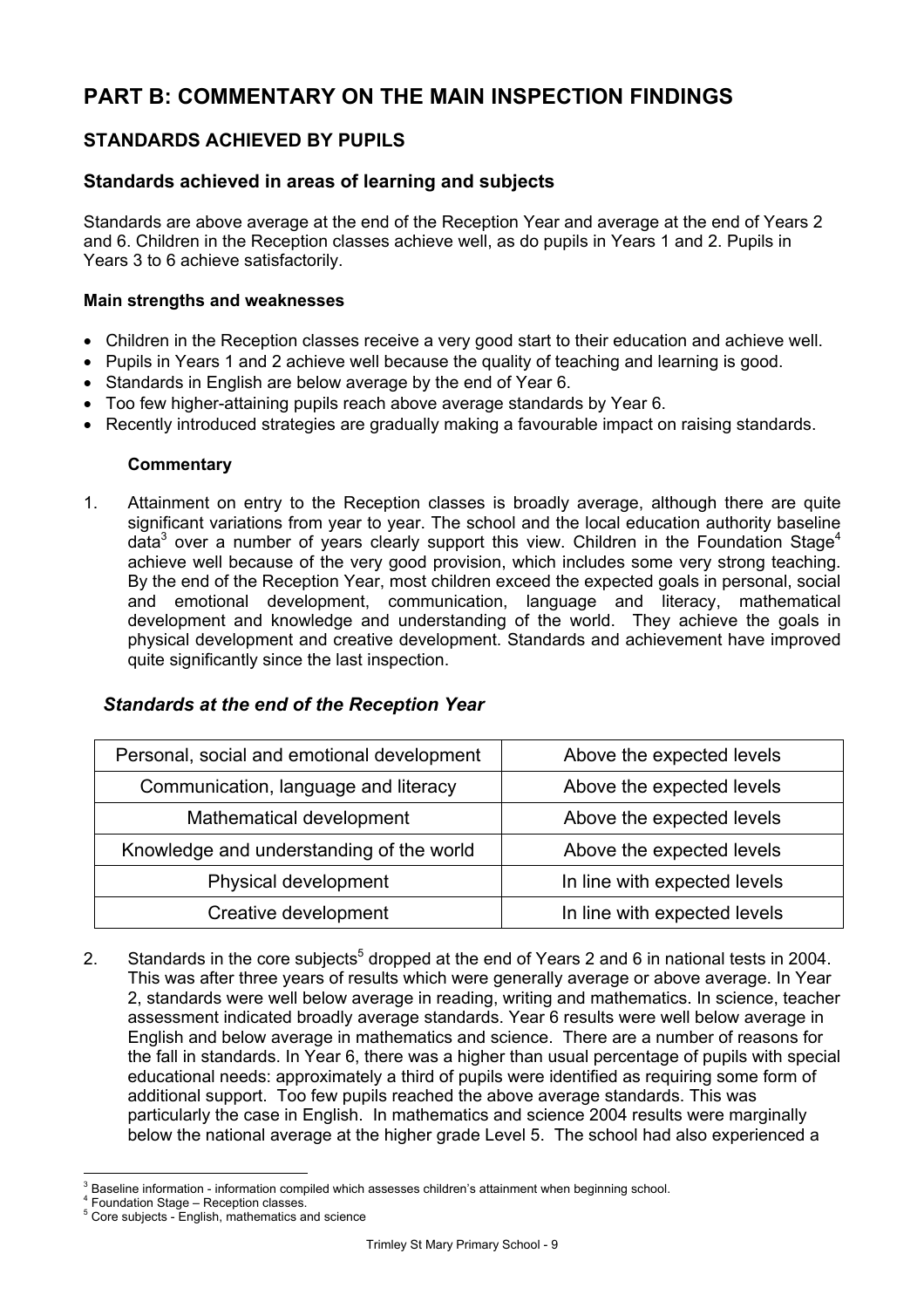period of instability the previous year when there was significant turnover of staff, especially at senior management level. Similar factors also influenced Year 2 results in 2004, although the percentage of special educational needs pupils was lower than in Year 6. The school appears to have stopped this decline in standards because the present Year 2 and Year 6 pupils are attaining higher standards.

| Standards in:      | School results | <b>National results</b> |
|--------------------|----------------|-------------------------|
| Reading            | 14.5(15.9)     | 15.8(15.7)              |
| Writing            | 13.1(14.2)     | 14.6 (14.6)             |
| <b>Mathematics</b> | 14.5(16.9)     | 16.2(16.3)              |

# *Standards in national tests at the end of Year 2 – average point scores in 2004*

*There were 56 pupils in the year group. Figures in brackets are for the previous year.* 

3. In the present Year 2 classes, standards are judged to be average in English, mathematics, science, ICT, religious education and physical education and achievement is good. In the other subjects, insufficient evidence was gathered by inspectors to make valid judgments on standards or achievement. Achievement is good in Years 1 and 2 because the quality of teaching and learning is good and pupils make good progress in lessons. A much higher percentage of pupils in Year 2 are operating at above average levels in the core subjects because they are set challenging work and teachers' expectations are generally high.

# *Standards in national tests at the end of Year 6 – average point scores in 2004*

| Standards in:      | School results | <b>National results</b> |
|--------------------|----------------|-------------------------|
| English            | 25.5(26.9)     | 26.9 (26.8)             |
| <b>Mathematics</b> | 26.0(27.1)     | 27.0 (26.8)             |
| Science            | 28.2 (30.0)    | 28.6 (28.6)             |

*There were 49 pupils in the year group. Figures in brackets are for the previous year.* 

- 4. Pupils currently in Years 3 to 6 are achieving satisfactorily and standards are average in mathematics, science, ICT, religious education and physical education at the end of Year 6. In English they are below average because too few pupils are working at above average levels and this depresses the overall performance of the year group. No judgement was made on standards and achievement in other subjects because the inspection team did not gather sufficient information during the inspection to make a valid judgement. Although teachers plan their lessons appropriately and try to match work to cater for all levels of ability within their classes, the challenge for higher-attaining pupils is not always sufficient. The tasks prepared in many lessons, particularly in English, mathematics and ICT, do not enable the most able pupils to reach above average standards. Pupils do not produce enough work in the time available and are not always extended to their full potential by the teaching methods employed in Years 3 to 6. The school is beginning to address this issue by focusing on improving the quality of teaching and learning, seeking advice from literacy and numeracy consultants, analysing test results to identify weaknesses in the performance of pupils and by banding by ability levels in English and mathematics in Year 6. There is evidence from school assessment to indicate improvement in standards in Year 6 and the percentage of pupils reaching the above average Level 5 in English and mathematics is expected to exceed last year's result.
- 5. Pupils with special educational needs make good progress overall because they are well supported by teachers and teaching assistants. Their attainment matches, and at times surpasses, that of their peers because the extra support they receive is planned precisely to meet their individual needs.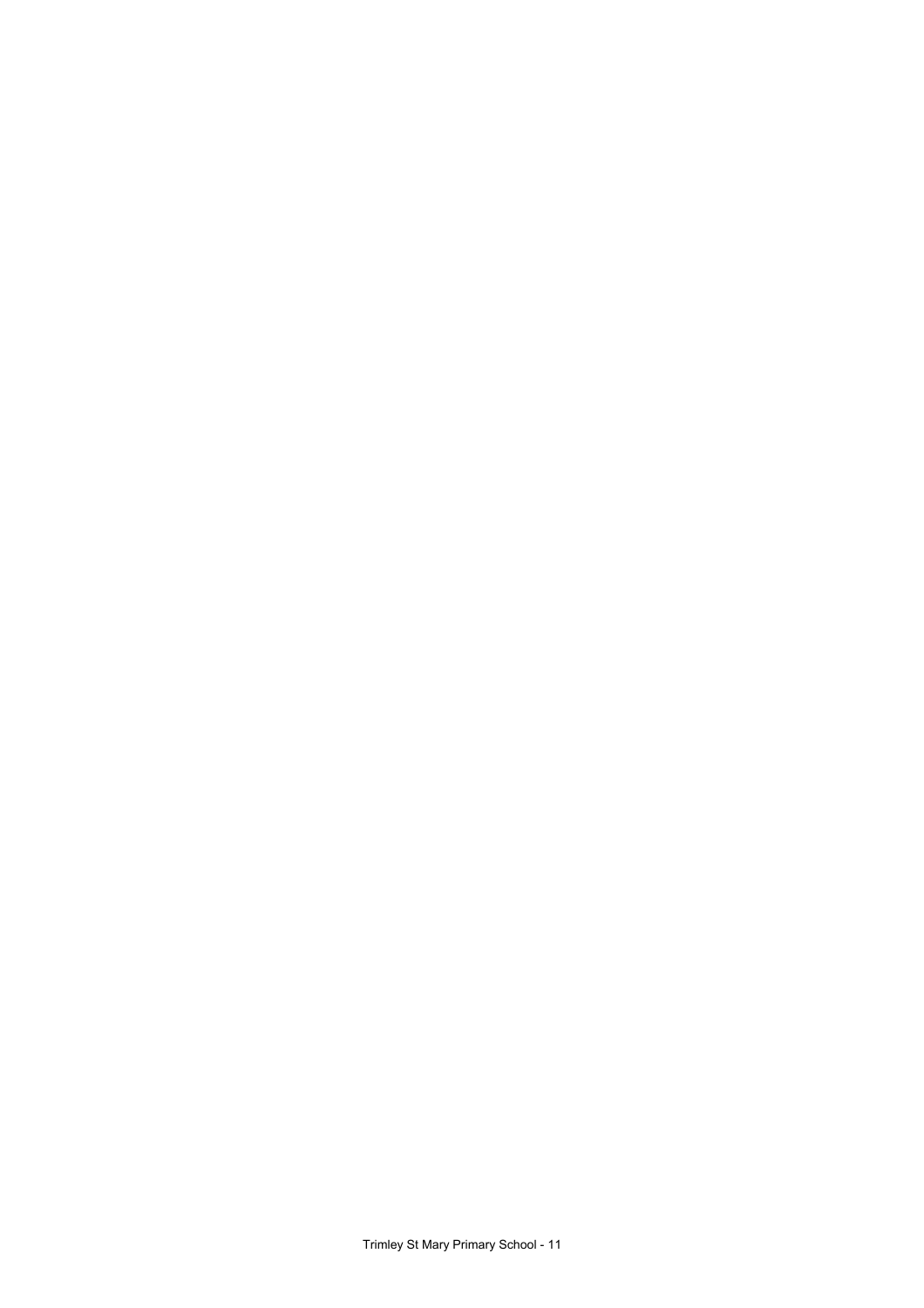6. The school sets challenging targets for pupils' performance at the end of Year 6, but fell below its own predictions for pupils at the higher Level 5 in English in 2004 tests. Girls tend to do better than boys in English tests, but this is generally in line with the national picture. In mathematics and science there is little difference between the attainment of boys and girls. Despite the fall in standards in the core subjects in Year 6 results in 2004, the performance over time for the school is broadly in line with the national trend. Improvement since the last inspection is satisfactory overall. Achievement and standards have improved in ICT quite markedly and in other subjects they have remained fairly similar.

#### **Pupils' attitudes, values and other personal qualities**

Pupils' attitudes and behaviour are good. Attendance is satisfactory and punctuality is good. Pupils' spiritual, moral, social and cultural development is also good.

#### **Main strengths and weaknesses**

- Pupils like the school and show respect and concern for each other.
- Older pupils enjoy being given responsibilities and take pride in the help they are able to give.
- Pupils appreciate the wide range of educational visits, which promote their maturity and independence.
- The rate of exclusions is above the national average.

- 7. Pupils are happy and parents agree that they almost all like school. They have good attitudes to all aspects of their schooling and, as at the time of the last inspection, their behaviour is generally good. In lessons, especially where the teaching is good, children are attentive, eager to answer questions and show enthusiasm for their learning. They co-operate and collaborate well. They are polite to staff, visitors and generally to each other. The school has high expectations for good behaviour and for respect for others. The vast majority of pupils respond well to the new behaviour policy. During the last academic year it was necessary to enforce eleven fixed term exclusions on eight pupils. This is well above the national average but the reasons were justified. Since last September, however, only two pupils have been excluded and Year 6 pupils interviewed consider behaviour in the school has improved. As in all schools there are occasional instances of bullying but no pupil considered it an issue. They felt rare cases were quickly and effectively dealt with. One or two parents were not entirely happy about cases in the past but admitted their children were no longer bullied.
- 8. Children in the Reception classes settle very well into school routines and behave very well. They become increasingly responsible and begin to evaluate their own progress. Very good relationships result in a trusting, positive atmosphere in which children enjoy learning. Their levels of concentration increase and they adapt well to the brisker pace of lessons as the year progresses. Pupils with special educational needs have positive attitudes towards learning. They form good relationships with staff, especially teaching assistants and this input ensures that they make progress similar to that of their classmates.
- 9. Attendance is very well monitored and is in line with the national average for primary schools, as are rates of unauthorised absence. Last term attendance improved to 96.2%. This was the level at the previous inspection when it was considered good. Punctuality is good and letters to parents are effective in improving the time-keeping of the few persistent latecomers.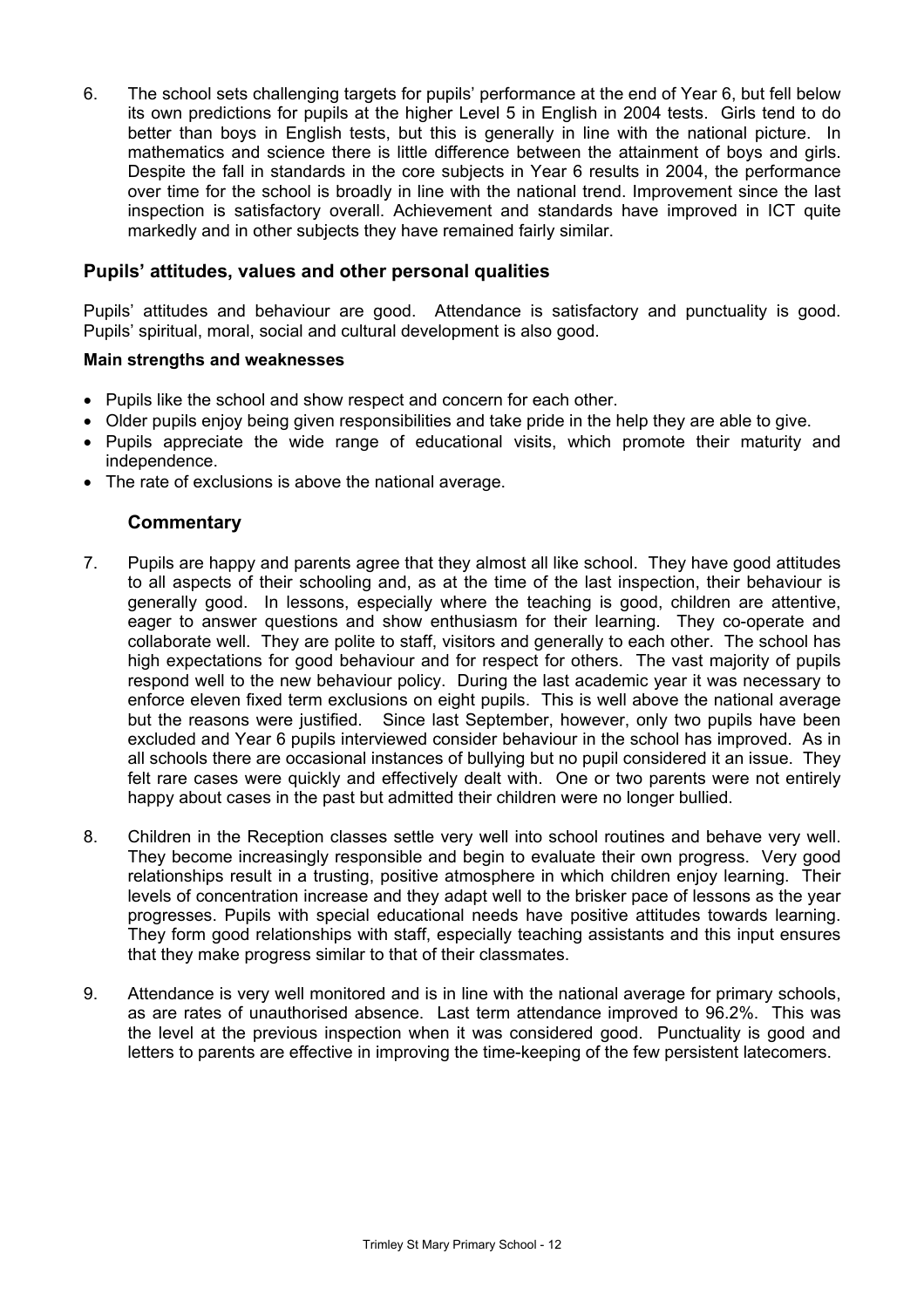# **Attendance**

# *Attendance in the latest complete reporting year (%)*

| Authorised absence |      |  | Unauthorised absence |     |  |
|--------------------|------|--|----------------------|-----|--|
| School data        |      |  | School data<br>0.3   |     |  |
| National data      | 15.1 |  | National data        | 0.4 |  |

*The table gives the percentage of half days (sessions) missed through absence for the latest complete reporting year.*

- 10. The school provides good opportunities for spiritual development. Even the younger children are taught to become reflective and critical. Assemblies, where pupils listen carefully and behave very well, are a particularly strong feature. Pupils are given time to reflect on their own thoughts and feelings. During the week of the inspection the theme was on people who inspire others by their commitment to succeed or their concern for others less fortunate than themselves.
- 11. Provision for moral and social development is also good. Teachers and pupils regularly discuss moral issues, particularly through religious education, PSHE<sup>6</sup> and circle time. The school council gives pupils the opportunity to take on responsibilities and the members, from across the school, are proud to do this. Year 6 pupils are given a range of duties, for example helping younger children in the playground and manning the office at lunchtime. They enjoy the assignments and carry them out effectively.
- 12. Pupils' cultural development is good and provision for multi-cultural education has improved greatly since the time of the last inspection. The school has initiated plans, through geography, to link with a school which has a high proportion of children from differing ethnic backgrounds. A range of visitors, from varying backgrounds, is welcomed to educate and entertain the pupils. All pupils have opportunities to go on educational trips and those in Years 5 and 6 are offered residential visits. Year 6 pupils show great appreciation of these opportunities, which help enrich their spiritual, moral, social and cultural education and improve their maturity and independence. Pupils' personal development has remained a strong element of school provision since the last inspection.

#### **Exclusions**

# *Ethnic background of pupils Exclusions in the last school year*

| Categories used in the Annual School<br>Census | No of<br>pupils on<br>roll | Number of<br>fixed period<br>exclusions | Number of<br>permanent<br>exclusions |
|------------------------------------------------|----------------------------|-----------------------------------------|--------------------------------------|
| White - British                                | 384                        |                                         |                                      |
| White – any other White background             |                            |                                         |                                      |
| Mixed – any other mixed background             |                            |                                         |                                      |
| Chinese                                        |                            |                                         |                                      |
| No ethnic group recorded                       |                            |                                         |                                      |

*The table gives the number of exclusions, which may be different from the number of pupils excluded.*

l <sup>6</sup> PSHE - Personal, Social and Health Education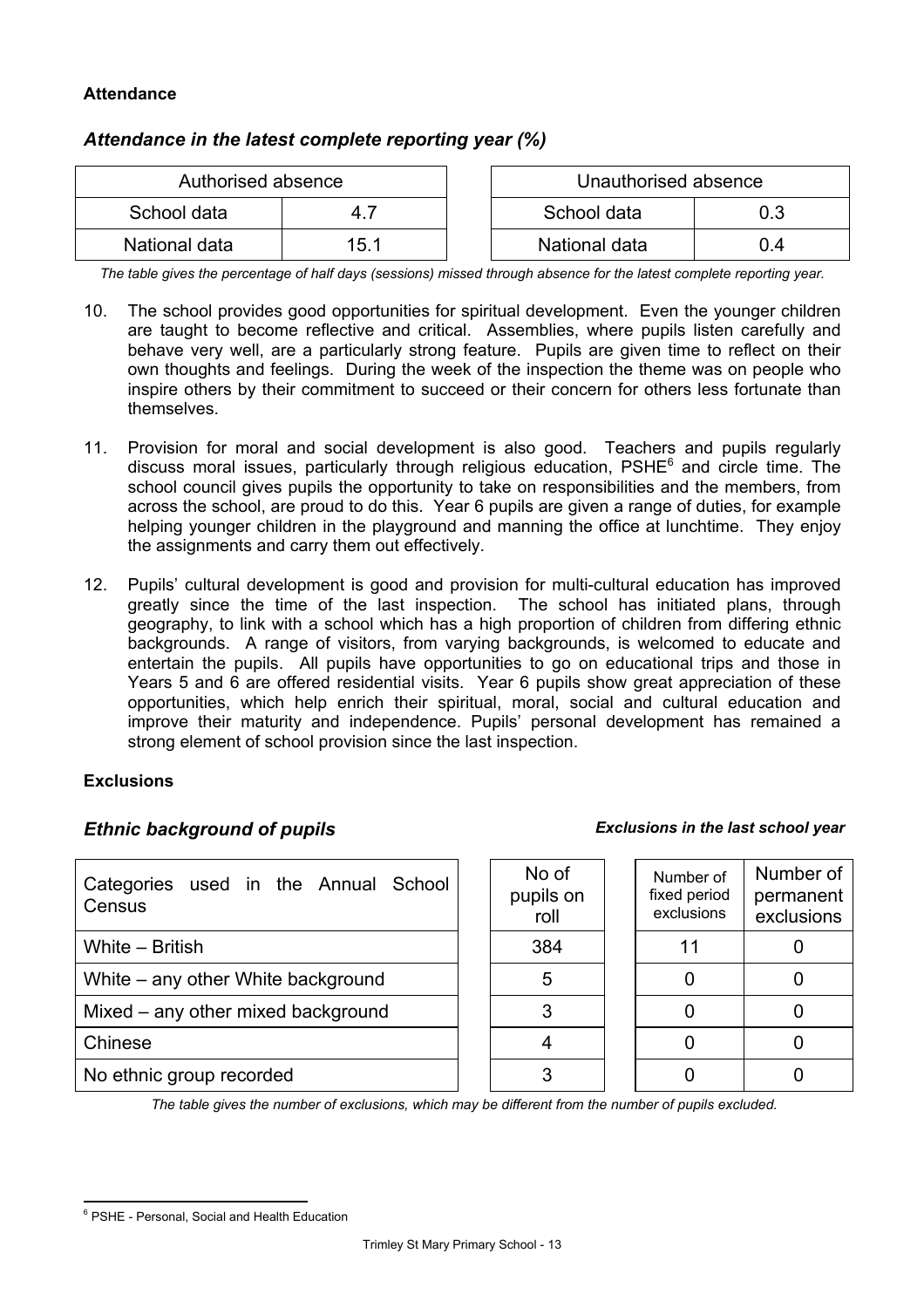# **QUALITY OF EDUCATION PROVIDED BY THE SCHOOL**

The quality of education provided by the school is sound. Teaching and learning are satisfactory. There is a good learning ethos in the school. The school provides pupils with good learning opportunities. Care, guidance and welfare systems are good. Links with other schools and colleges are very good.

# **Teaching and learning**

The quality of teaching and learning is satisfactory overall. It is very good in the Reception classes, good in Years 1 and 2 and satisfactory in Years 3 to 6. Assessment procedures are satisfactory.

#### **Main strengths and weaknesses**

- Teaching and learning in the Reception classes are very good and children achieve well.
- Teachers manage their classes well and pupils work well together in a positive learning atmosphere.
- There is a lack of challenge and pace in some lessons, especially in Years 3 to 6, which results in only moderate gains in pupils' learning.
- Lively and novel teaching methods, particularly in Years 1 and 2, encourage and inspire pupils to apply themselves well to their work.
- Teaching assistants make a valuable contribution to pupils' learning when working with small groups.
- Pupils have a good understanding of what they need to do next in order to improve because they have well defined targets.

#### **Commentary**

#### *Summary of teaching observed during the inspection in 45 lessons*

| Excellent | Very good | Good     | Satisfactory | Unsatisfactory | Poor   | Very Poor |
|-----------|-----------|----------|--------------|----------------|--------|-----------|
| ს (0%)    | 11(25%)   | 14 (31%) | 19 (42%)     | (2%)           | J (0%) | $0(0\%)$  |

*The table gives the number of lessons observed in each of the seven categories used to make judgements about lessons; figures in brackets show percentages where 30 or more lessons are seen.* 

- 13. Children in the Foundation Stage achieve well from an average start because of the very good teaching. By the end of the Reception Year, most children exceed the expected goals in personal, social and emotional development, communication, language and literacy, mathematical development and knowledge and understanding of the world. They achieve the goals in physical development and creative development.
- 14. There is a positive learning ethos throughout the school because teachers have good strategies for managing pupils in lessons. Relationships between pupils and adults are good. There is evidence of mutual respect and good humour in many lessons. Praise and encouragement are used effectively to improve pupils' performance and boost self-esteem. Teachers encourage pupils to make contributions to lessons and value their comments. All groups of pupils are drawn into lessons and teachers make appropriate provision for pupils of different abilities within their planning. Good levels of collaboration are a feature of many lessons, either through partner discussions or group tasks. Pupils share their views and clarify their thinking with other members of the group before forming their response to questions. These good features were demonstrated well in a Year 3 mathematics lesson, when pupils used dice and playing cards to improve their mental calculation skills in the addition of two digit numbers. Pupils are clear about the rules for good behaviour. The Year 6 pupils like the recently introduced tracking system. They are clear about sanctions and eager to build up their 'credits' towards achieving the next award. The system promotes good learning attitudes.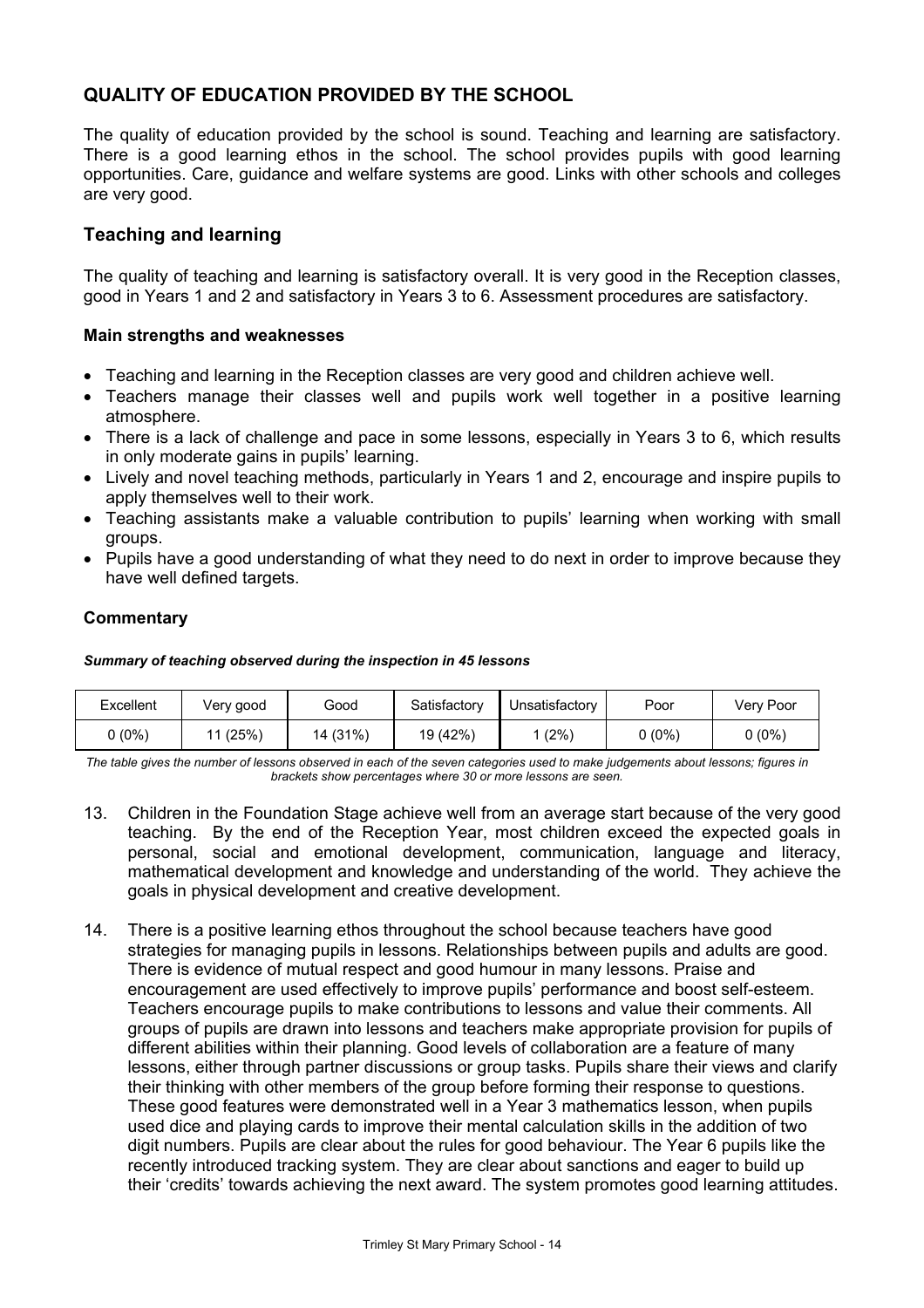- 15. In a number of lessons, particularly in Years 3 to 6, teaching lacks challenge and the pace of lessons is only moderate. Pupils are not sufficiently inspired or challenged intellectually to make more than adequate gains in their learning. The pace of lessons tends to drift towards the end and pupils' productivity and quality of work fade. The tasks set are often too mundane (such as completing worksheets) or are not interspersed with a variety of activities, such as drama, debate or illustration, to reinvigorate the learning process. As a result, pupils' interest wanes. Often a visual stimulus, such as an interesting artefact or a colourful poster, is lacking from these lessons. Although interactive whiteboards have been recently installed in four classrooms the new technology is yet to make a sizeable impact on the quality of teaching and learning.
- 16. Many teachers, especially those in Years 1 and 2, use novel methods to teach the basic skills effectively. For example, a Year 1 teacher uses a large die with the whole class to find blends of words to prompt pupils into thinking about words beginning with 'sp'. When a pupil responds with 'sparrow' the teacher reinforces learning by over-emphasising the initial blend. "Well done: 'sparrow'". Skilful teachers pose questions that make pupils think deeply about their answers and expect full sentence answers, rather than brief phrases. In good lessons, teachers maintain a brisk pace by setting time targets, with frequent reminders about the expectation of the amount of work to be completed. They circulate around the room, monitoring progress and giving suggestions for improvement. Occasionally, teachers interrupt pupils when they are working, in order to correct misconceptions and re-focus the class by using a modified approach. This often proves successful in consolidating pupils' learning.
- 17. Teaching assistants make valuable contributions to lessons, especially when working with small groups of pupils. They are patient and explain clearly what pupils are expected to do within group activities. Teaching assistants give support to different ability groups within the class, but they are particularly effective in raising the achievement of pupils with special educational needs. They are aware of their specific targets and give well-focused support at the start of the school day. Teaching assistants also implement the additional withdrawal strategies for numeracy and literacy during corresponding lesson time. This too is effective in raising the achievement of pupils close to the next level of attainment.
- 18. Assessment procedures are satisfactory overall. The school is continuing to develop thorough assessment systems in the core subjects and ICT. In the other subjects, basic requirements are met through the use of the end of topic assessments and the collection of samples of pupils' work, which reflect the standards across each year group. Pupils' progress is tracked properly from year to year through the use of optional tests and the school's own levelling systems. Teachers are being encouraged to make predictions for pupils' performance and to work systematically towards achieving greater rates of progress. Target setting is proving effective because pupils are developing a clear understanding of what they need to do next in order to improve. Their targets are displayed in classrooms and in their English and mathematics books so that there are frequent reminders of the next step of learning. Marking is sound, with some good examples in individual classes. Most teachers make supportive comments and explain periodically how pupils can improve their work. However, the approach is not consistent throughout the school and some marking of pupils' work is superficial. Assessment has improved since the last inspection. Many weaknesses have been eradicated.
- 19. Overall, teaching and learning have improved since the last inspection. The percentage of very good teaching is much higher and unsatisfactory teaching has almost been eliminated. However, some weaker elements still remain, such as the lack of challenge and pace in some lessons.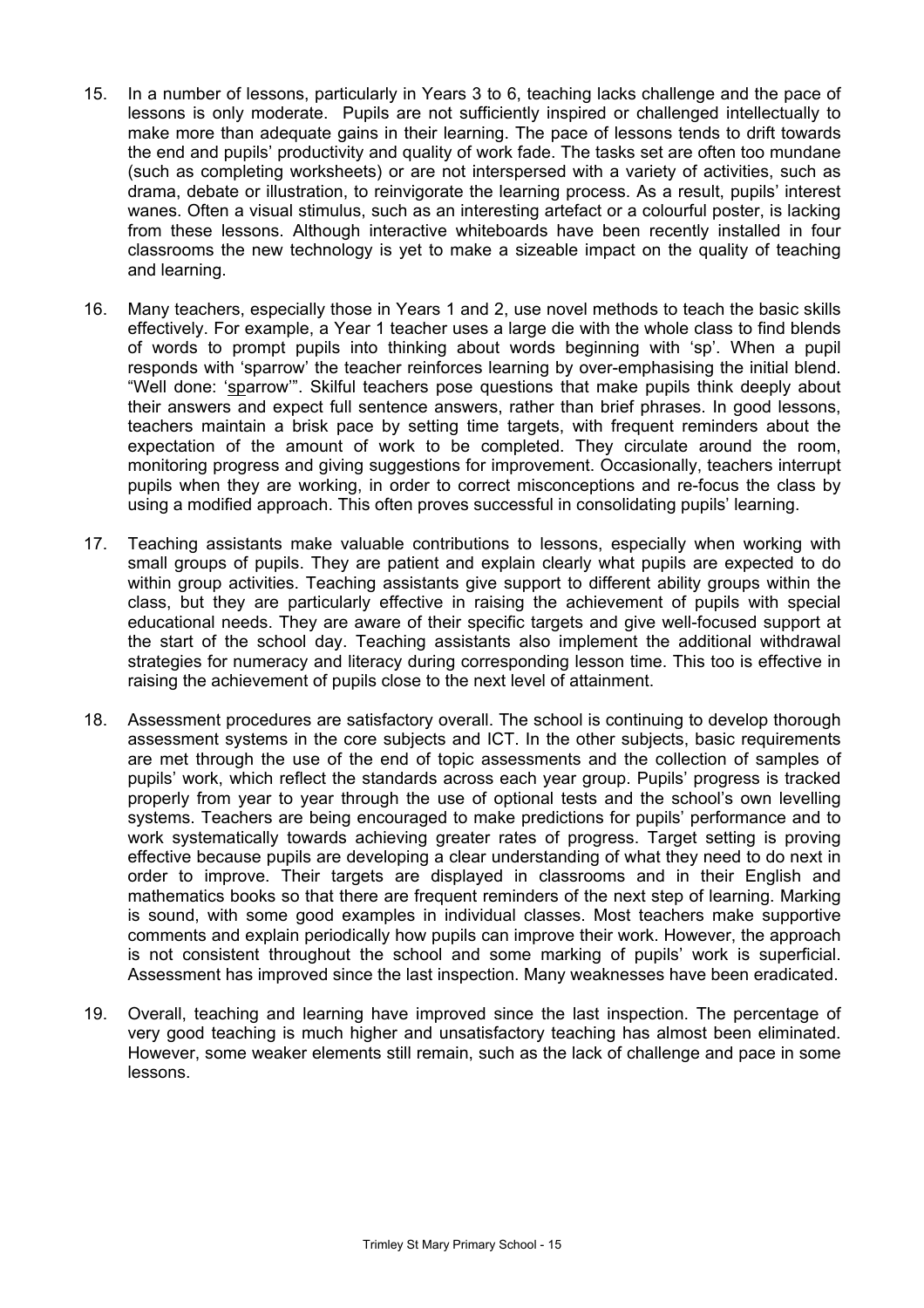# **The curriculum**

Curricular provision is good. It is enriched well with interesting and stimulating activities. The quality of accommodation and learning resources is satisfactory.

### **Main strengths and weaknesses**

- The curriculum for children in the Reception classes is very good.
- Provision is good for pupils' personal, social and health education (PSHE).
- Pupils with special educational needs achieve as well as their classmates because of good provision.
- There is a good range of extra-curricular activities, particularly in sport.
- Although there is work planned for higher-attaining pupils in lessons, it does not offer enough challenge.
- Pupils' skills in ICT are not extended and used as well as they could be in other subjects.

- 20. The curriculum meets statutory requirements and there has been good improvement in curricular provision since the last inspection. All pupils receive their entitlement to the curriculum for the Foundation Stage, the National Curriculum, religious education and collective worship. Criticism of the curriculum for children in the Reception classes at the time of the last inspection has been addressed very well. Resources and accommodation remain satisfactory overall. ICT resources have been well enhanced. In the Reception classes, resources are good, but access to the outdoor area is difficult because it means that one class has to walk through lessons in the neighbouring classroom.
- 21. The school's provision for special educational needs pupils is good. Pupils with learning, physical or behavioural difficulties are monitored and set regular, appropriate learning targets. Effective individual education plans and Statements of Special Educational Needs are reviewed regularly. Pupils are supported well by the school's special educational needs coordinators and the teachers and teaching assistants in lessons, and when they are withdrawn from lessons for special help. Pupils are supported well by outside agencies. The school provides an effective 'nurture unit' at lunchtime, where pupils who are experiencing problems with relationships or behaviour have time to relax and relate to supportive staff who gradually integrate them back into the school community. All pupils are treated fairly and have good access to all aspects of the curriculum. The school is at an early stage of developing the provision for gifted and talented pupils. A register has been compiled and two co-ordinators appointed to lead and manage this aspect. Expertise is being gained by the co-ordinators through training and staff awareness raised through the introduction of guidance materials. Extra-curricular activities, especially in music and physical education, offer some gifted and talented pupils an opportunity to fulfil their potential.
- 22. Children in the Reception classes benefit from a very well planned and organised curriculum, which focuses sharply on the children's learning needs. Staff provide a setting in which children, including those who attend part-time, can gradually be integrated into the wider school environment with its increasing demands and expectations. Stimulating topics engage children's interest and help them to achieve well. Areas of the curriculum are linked together very well so that learning is relevant. The curriculum is enhanced well by visits and visitors.
- 23. In Years 3 to 6, there are clear, whole-school plans that show how each subject is to be taught. Increasingly, subjects are linked so that pupils use skills and knowledge from one subject to support, extend and enhance learning in others. Teachers are using assessments of pupils' achievements to inform the planning of lessons. However, the needs of the higherattaining pupils are not always met with sufficient rigour. Work at a more advanced level is planned but it does not offer enough challenge to spur these pupils to higher levels of attainment. ICT is not yet planned sufficiently into lessons. English and mathematics are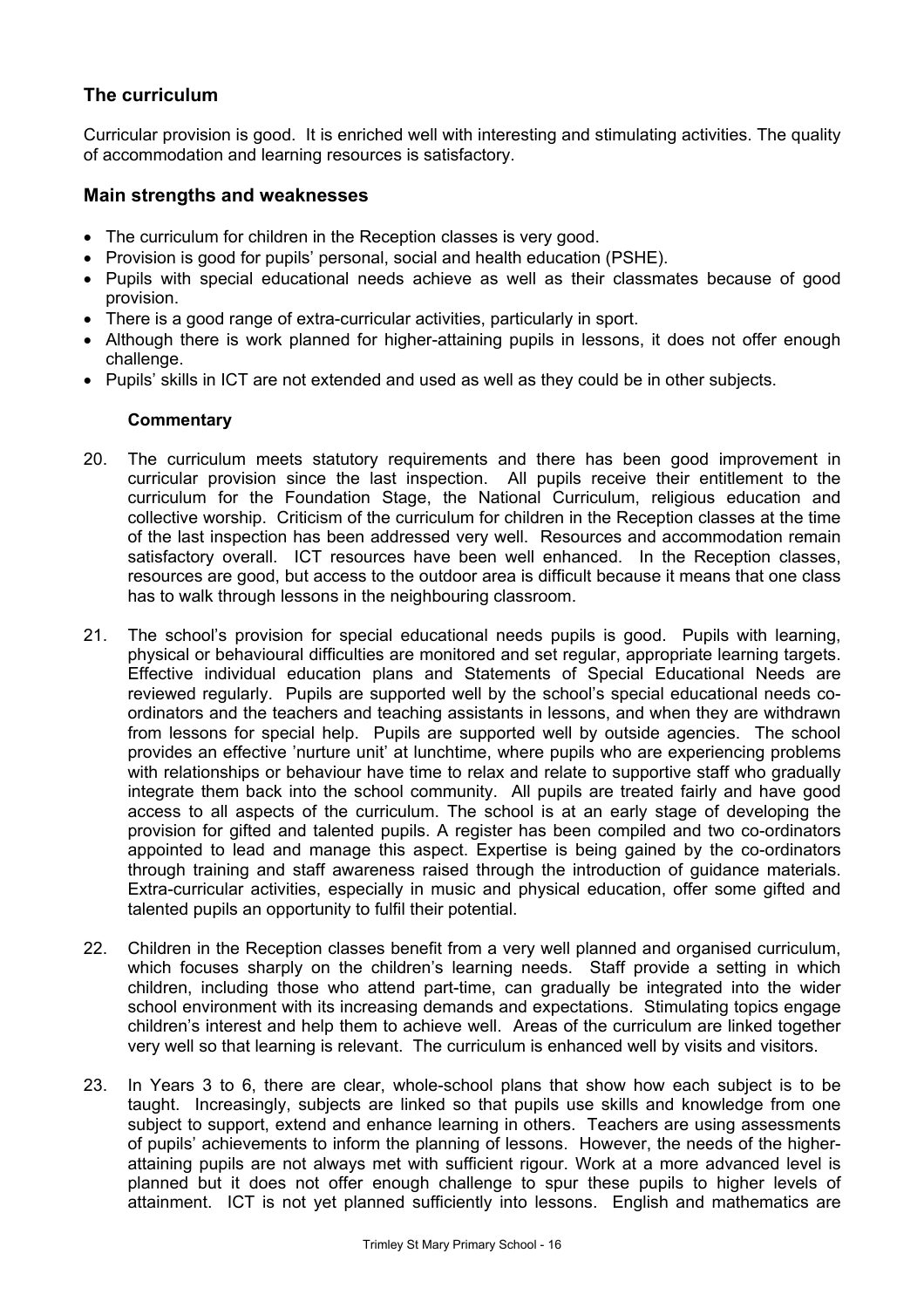enhanced as pupils write instructions, measure materials and sketch out their ideas, but too many worksheets inhibit further practice and extension of pupils' writing in subjects such as geography and history.

- 24. Provision for personal, social and health education (PSHE) is good. Professional training for staff has been good. 'Circle time', when pupils sit in a circle to discuss social issues, is used effectively to air and tease out pupils' ideas and concerns. The school council ensures that pupils have a voice and are able to influence school affairs. Sex and relationships education, and information on the misuse of drugs, alcohol and tobacco are included in the science curriculum and are taught specifically as part of the PSHE programme. In Years 5 and 6, pupils enjoy residential visits that help them to experience living with people other than their families and to become more independent. Activities to encourage health and fitness are promoted well, with regular after-school activities. Pupils talented in sports are able to extend their skills in regular matches against other schools. There is a good range of clubs to stimulate pupils' interests and extend their musical, sporting and artistic skills. As part of the drive to promote healthy living, the school is involved in the 'Healthy Schools' initiative. All these help to prepare pupils well for the next stage in their education, and for later life.
- 25. Enrichment of the curriculum is good. Creativity and relevance are fostered in many ways, and the local community is involved well, for example, in a Year 3 geography lesson. The school grounds and the local area are used effectively to enhance pupils' learning in a range of subjects, including science and geography. Pupils benefit from exciting experiences during special events, such as the 'Tudor Day', 'Book Week' and 'Science and Health Week'. Pupils are well prepared for the next phase of education, and teachers link effectively with staff from local schools to find ways to share good practice. Trainee teachers extend their understanding of how pupils learn by working with experienced teachers at the school.
- 26. The school accommodation is satisfactory overall. Most classrooms are of a reasonable size. In addition, the school has two pleasant library areas and a designated computer suite. The hall is a little small for a school of 400 pupils. Outdoor facilities are good. A large playground and playing field area are used effectively, particularly for the delivery of physical education lessons. Learning resources are generally satisfactory in all subjects.

# **Care, guidance and support**

The school has a caring ethos and staff have very good relationships with the pupils. They are given good support and guidance. Arrangements to ensure children's welfare, health and safety are good.

#### **Main strengths and weaknesses**

- Teachers have very good relationships with the pupils.
- There are very good induction arrangements for children entering the Reception class.
- Child protection arrangements are good.

- 27. Staff support the pupils well and the ethos of school is very friendly and caring. Induction procedures into the Reception class are very good and appreciated by the parents. Children settle in quickly and easily and this has a positive effect on their achievement. Good arrangements are made to prepare Year 6 pupils for their secondary education.
- 28. The school makes good arrangements to implement the locally agreed child protection procedures. All staff are given basic training on the need for vigilance and what to do if they have reasons for concern. Arrangements to ensure health and safety are good and regular risk assessment takes place. No safety hazards were observed during the inspection and pupils feel safe and secure. First aid provision is good. Several members of staff are current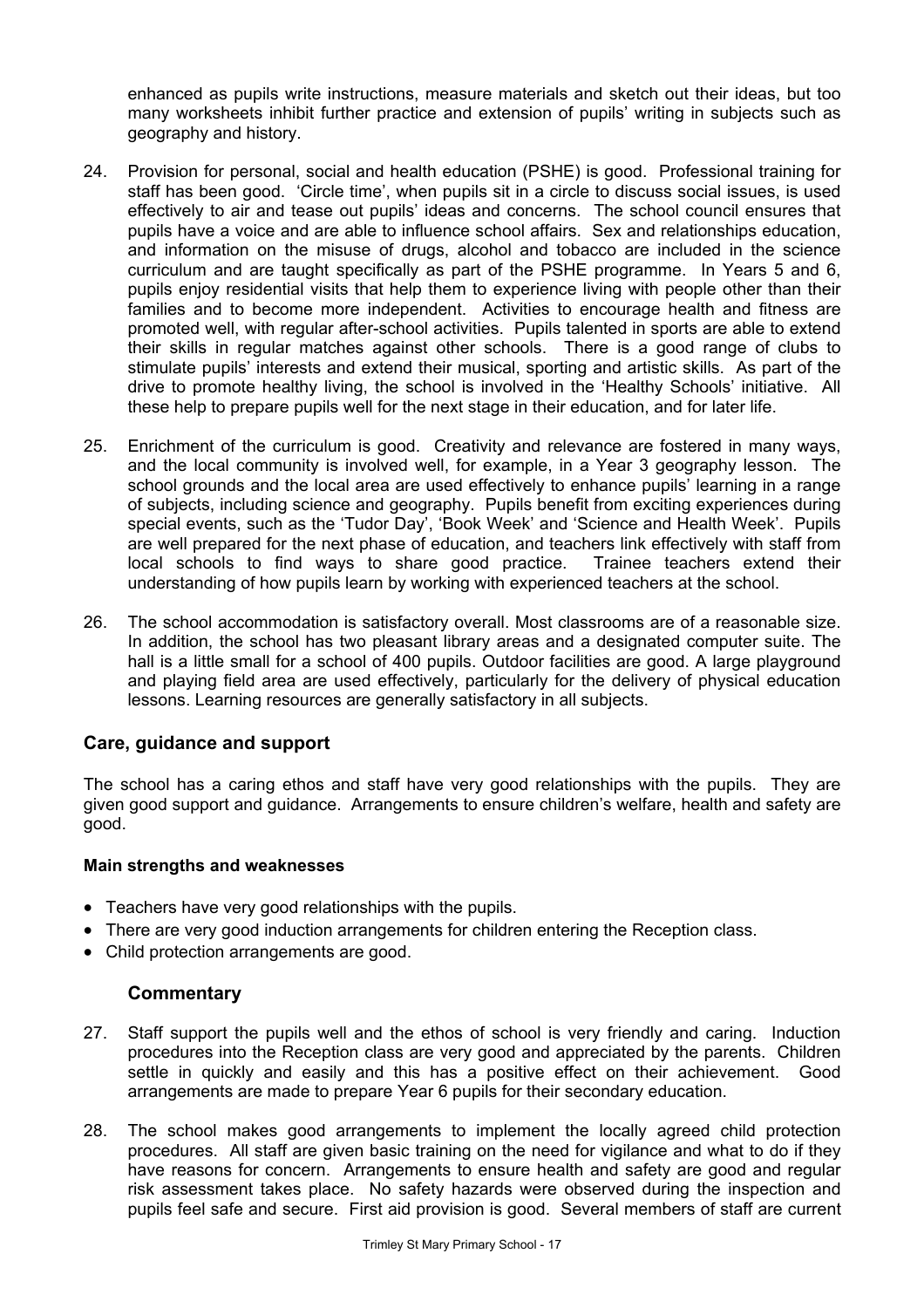first aid certificate holders and, because there is a swimming pool on site, all teachers have ensured that they have passed the shallow water swimming certificate.

- 29. Pupils are given good support, advice and guidance. Their personal development is well monitored and recorded. Academic performance is assessed and monitored satisfactorily. Pupils have a good understanding of what they need to do next in order to improve their work through the setting of clear targets in literacy and numeracy. Teachers have good relationships with their pupils, which contributes to a good learning ethos. Children trust their teachers to help them and are confident that they can share any worries with them. The nurture group is a very worthwhile initiative, which helps certain pupils to overcome their behavioural difficulties and gain self-esteem. Even pupils not directly involved appreciate the value of this help.
- 30. The school listens to pupils' views through class discussions, the school council and questionnaires. Children are able to cite instances where they have been able to bring about change. Currently, discussion focuses on extra provision for the playground. Provision for children's care, welfare, health and safety is one of the school's strengths, as it was at the time of the last inspection.

# **Partnership with parents, other schools and the community**

The partnership with parents is good. Most parents are very supportive of the school and its aims. There are very good links both with other local schools and with the community.

#### **Main strengths and weaknesses**

- The parents' association is strong and effective in supporting the school.
- The parents' forum gives them an opportunity to express their views.
- Most parents are comfortable approaching the school with questions or problems.
- Links with the community and other schools are very good and this enhances pupils' achievement.

- 31. About one third of the parents completed the questionnaire and their views were generally positive. A small minority had concerns about bullying, information about their children's progress, homework and whether the school listened to their views. Inspectors found there was no longer evidence for concern about bullying. The school tries to ascertain parents' views through the parents' forum, which is organised by the headteacher. This is difficult for working parents but questionnaires are sent to all parents and they are always welcome to visit the school with suggestions and concerns. The school does much to inform parents about pupils' progress and consultation evenings are very well supported. However, pupils' end of year reports could be much briefer and more succinct, with less about what the child has done and more about the progress made. There is good information about the pupil's personal development but less about academic progress. Reports for the children in Reception classes are good. Class teachers send termly letters to parents about the curriculum to be studied but there is inconsistency, with some being much more informative than others. Information from the Reception classes is very good. A small minority of parents and some pupils had concerns about homework and the school is about to review its homework policy. The prospectus is clear and helpful and parents are made well aware of school events and general information through a range of letters and newsletters.
- 32. The School Association is very active and well supported, both for fund-raising and social events. Parents are very willing to help with school events and also in the classroom. About 30 parents volunteer to help in school at least weekly and others are available on an 'ad hoc' basis. The number of parent helpers is high when compared to that in similar schools. School productions are very well supported.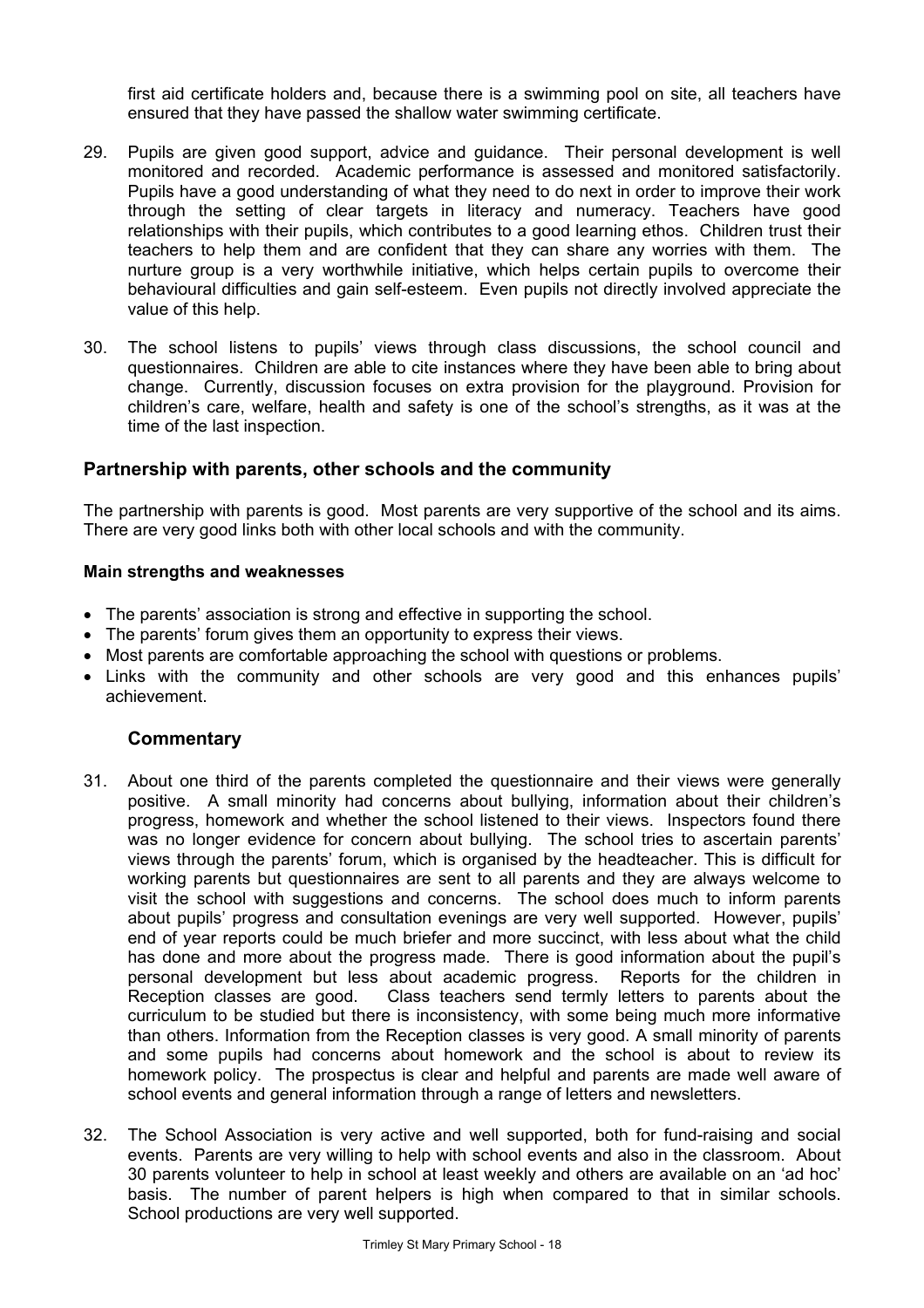- 33. Links with other schools are very good. There is an independent pre-school on site, which uses various school facilities. There are also very close links with other Felixstowe schools as part of the joint pyramid. The schools run joint events, sporting fixtures and competitions. This enhances pupils' achievement, particularly in physical education. There are regular meetings to share information and expertise. There is close liaison about induction and transition arrangements for Year 6 pupils, enabling them to settle in easily into the high schools. Subject liaison is good and teachers make visits to other schools.
- 34. Links with the community are very good. The school has a number of community lettings and hosts the annual church fete. Pupils help with the local carnival and the school enters a float. They join members of the church with charitable appeals. The recent school centenary helped to renew old links by including many ex-pupils and members of the community. There have in the past been positive industrial links with the Port of Felixstowe, the local water company and a regional newspaper. The wide range of educational visits offered promotes positive links with the community and builds on school provision. The partnership with the parents and the very good links with other schools and the community all help to enrich the education provided by the school. This area of the school's work has improved since the last inspection.

# **LEADERSHIP AND MANAGEMENT**

The leadership and management of the school are good. The recently appointed headteacher provides the school with good, well-focused leadership and has a clear vision of future school development. Senior staff and subject co-ordinators fulfil their roles satisfactorily. The governance of the school is well developed and effective. The school is now back on track after a period of staff change.

# **Main strengths and weaknesses**

- The headteacher gives purposeful leadership, well focused on raising standards.
- Management systems are effective; the school's performance is evaluated well and clear priorities are set for improvement.
- The subject co-ordinators have good leadership qualities, but their management roles are not sufficiently developed.
- The governors fulfil their role well. They have a good understanding of the school and its overall performance.
- Finance is used effectively to achieve educational priorities.

- 35. The recently appointed headteacher has given the school a strong, purposeful lead after a short period of comparative instability. Since his appointment in September 2003, the school has gradually moved back on track with many aspects of its work showing distinct signs of improvement. There is a clear vision for future school development, which is shared with staff and governors. An effective school team spirit, aimed at raising standards, is gradually evolving as open relationships and mutual respect develops between staff and the leadership team. Self-evaluation and the monitoring of school standards have been strengthened. There are now signs that thorough analysis and effective action to raise standards is beginning to make a favourable impact on school performance, after an uncharacteristically poor set of test results in 2004.
- 36. The school is well organised and managed. Staff are clear about their roles and responsibilities. There are well-defined expectations of the contribution they are required to make towards whole-school improvement. The School Development Plan possesses all the important elements to be a successful tool for improved performance. It has clear objectives, identified personnel, a timetable for achievement, resources required, monitoring procedures and success criteria. The main priorities focus on raising standards in English, mathematics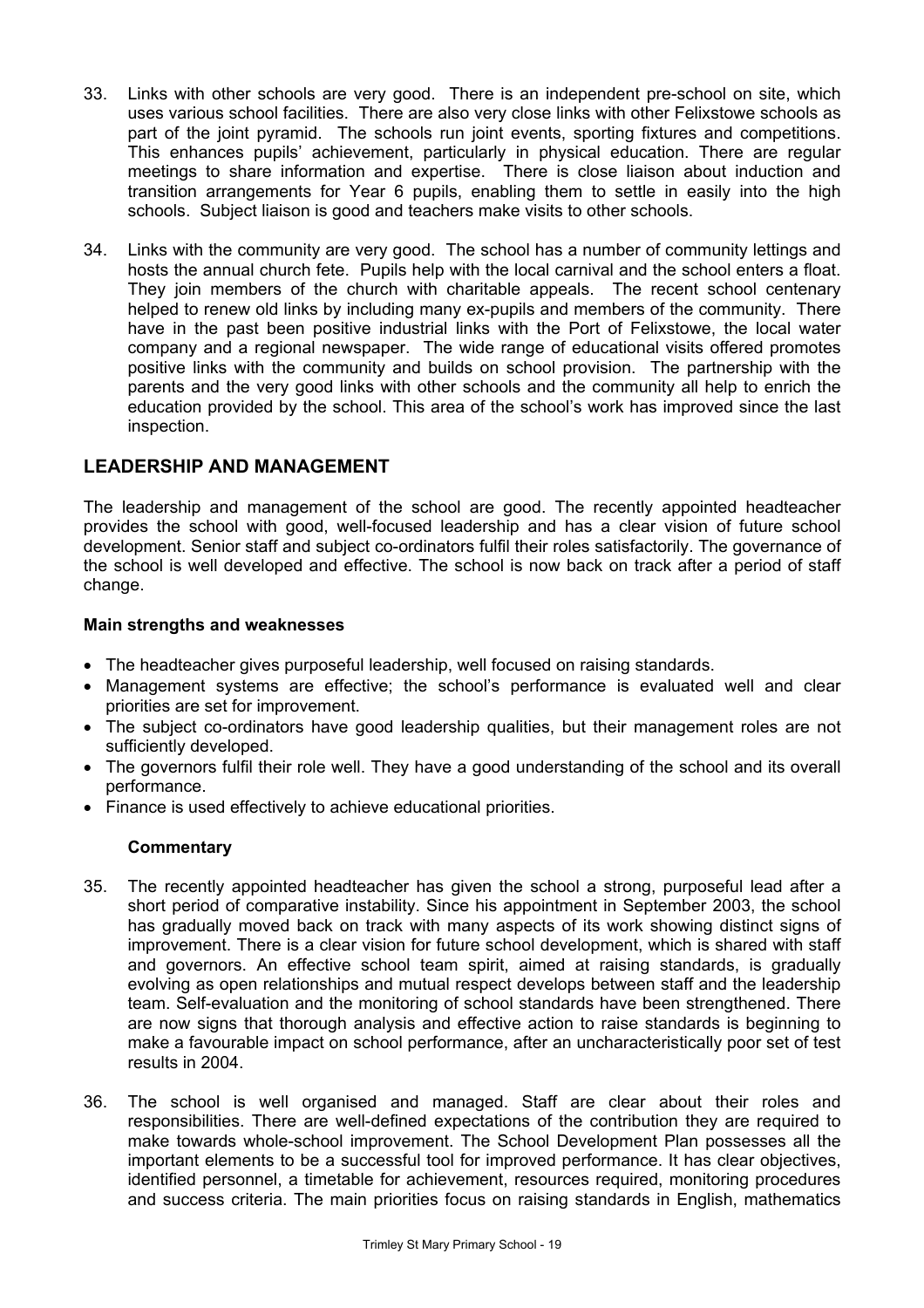and ICT. Appropriate consideration is also given to improving the quality of teaching and learning in order to raise achievement. However, more attention could be given to boosting the achievement of higher attaining pupils, for the failure to reach the national average for the above average level at Year 2 and Level 5 at Year 6 in 2004 national tests depressed overall school results. Good progress has been made in monitoring the quality of teaching and learning by using a supportive system, which identifies good practice as well as points for future development. The tracking system for monitoring and improving pupils' behaviour and attitudes is also proving successful. Pupils themselves express enthusiasm for the system because they appreciate its fairness and know exactly why sanctions and rewards are given. There is a clear commitment to treating all pupils fairly and giving all members of the school community equality of opportunity. A broad and relevant curriculum is accessible to all pupils and withdrawal for additional support is thoughtfully dovetailed into the normal day-to-day lesson provision, without fragmenting pupils' full entitlement. Improvement since the last inspection is satisfactory. The majority of key areas for improvement from the last inspection have been addressed, with particularly good levels of improvement in ICT, provision in the Reception classes and learning opportunities throughout the school. Standards in the core subjects have improved in line with national levels.

- 37. The role of the subject co-ordinators is developing steadily. These staff are gradually becoming more empowered to monitor standards and make important judgments about the direction required to improve overall performance. In the main, the co-ordinators have the expertise to lead their subjects well, but need further training, experience and dedicated time to exercise their management roles fully. In the core subjects, co-ordinators are beginning to analyse test results, scrutinize pupils' work and review teachers' planning, but the monitoring of the quality of teaching and learning is yet to be embedded into their regular pattern of monitoring; without this information they are not in a favourable position to shape effective action plans. In the long term, the School Development Plan indicates that all co-ordinators will have opportunities to undertake monitoring of standards in their subjects in some form over the next three-year period. The leadership and management of special educational needs and for the education of Reception children are good. This is reflected in the good quality of provision for these groups of pupils.
- 38. The governance of the school is good. Governors have a clear picture of the school's strengths and weaknesses. They were disappointed with the 2004 test results, but were fully prepared because long-term predictions identified weaker academic performance in specific year groups. However, the effect has been to increase their resolve to work with the staff and the headteacher to promote higher standards. Co-ordinators make regular presentations to the curriculum committee on the development of their subjects and governors are frequent visitors to school, monitoring school performance formally and informally. Governors are confident and prepared to raise pertinent questions about school policies and challenge decisions in an open and friendly manner. The governors are conscientious and fulfil all their statutory requirements well. They make valuable contributions to the Governors' Annual Report, based on information they have collected through their monitoring procedures.
- 39. Administrative and financial systems are good. They are well organised and effective in enabling the school to concentrate on achieving its educational priorities. The school's budget is used successfully to focus on identified priorities. There are good review systems, which closely involve governors as well as senior managers and administrators. Best value principles are carefully considered when making key decisions. Discussions on the remodelling of the workforce are already high on the school's agenda for the next school year with suitable solutions being sought which will maintain educational provision without straining financial resources. The recommendations of the most recent audit report have been implemented and day-to-day administration is efficient and effective.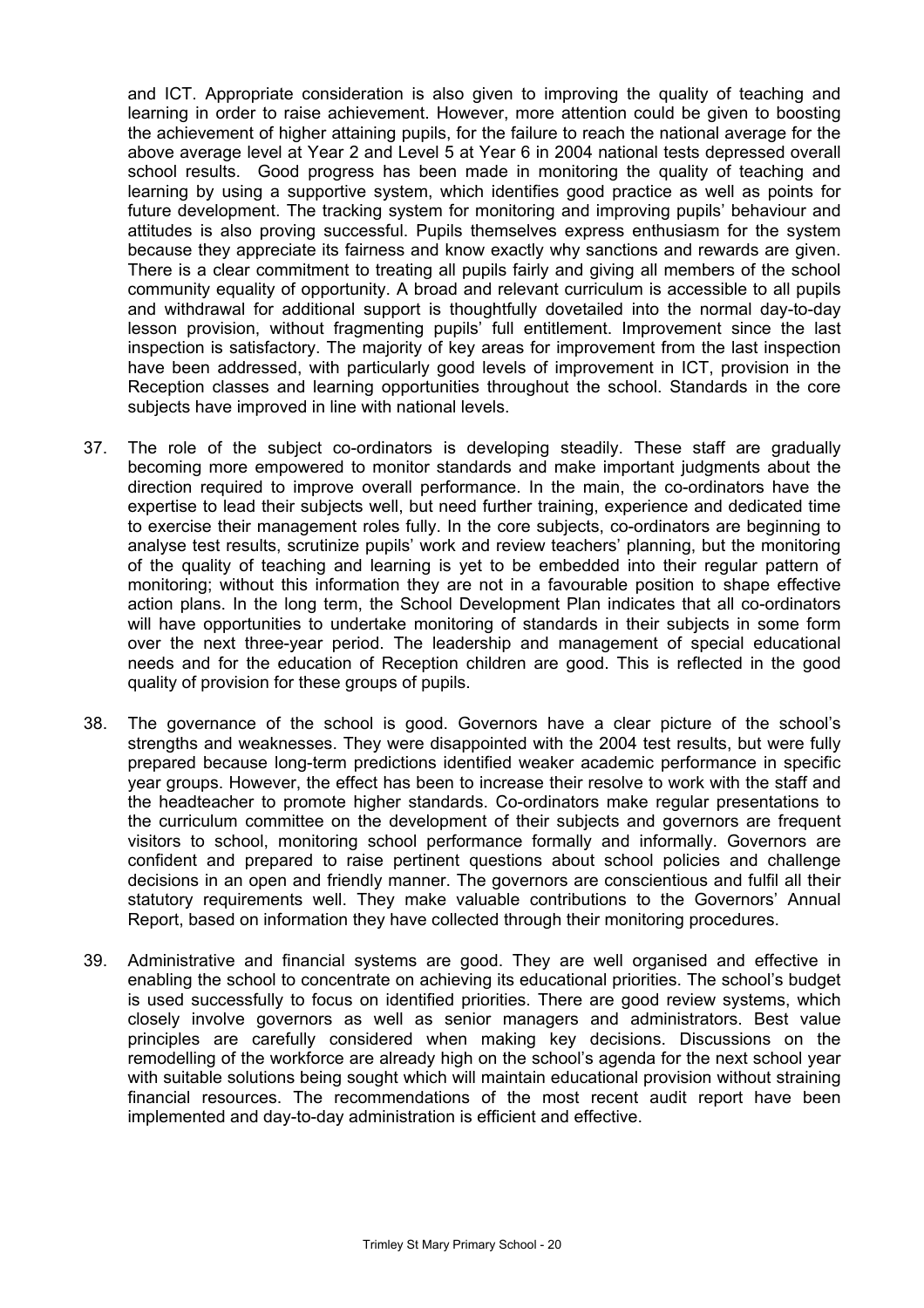# **Financial information**

# *Financial information for the year April 2003 to March 2004*

| Income and expenditure $(E)$ |         | Balances $(E)$                                   |
|------------------------------|---------|--------------------------------------------------|
| Total income                 | 973,775 | Balance from previous year<br>27,256             |
| Total expenditure            | 937,706 | Balance carried forward to the<br>36,069<br>next |
| Expenditure per pupil        | 2,243   |                                                  |

40. The expenditure per pupil is slightly below average, compared with that of other primary schools. Educational provision is satisfactory overall, although there are strengths in a number of aspects of the school's provision. Pupils' achievement is judged to be satisfactory overall. Taking these combined factors into account, the school continues to give sound value for money.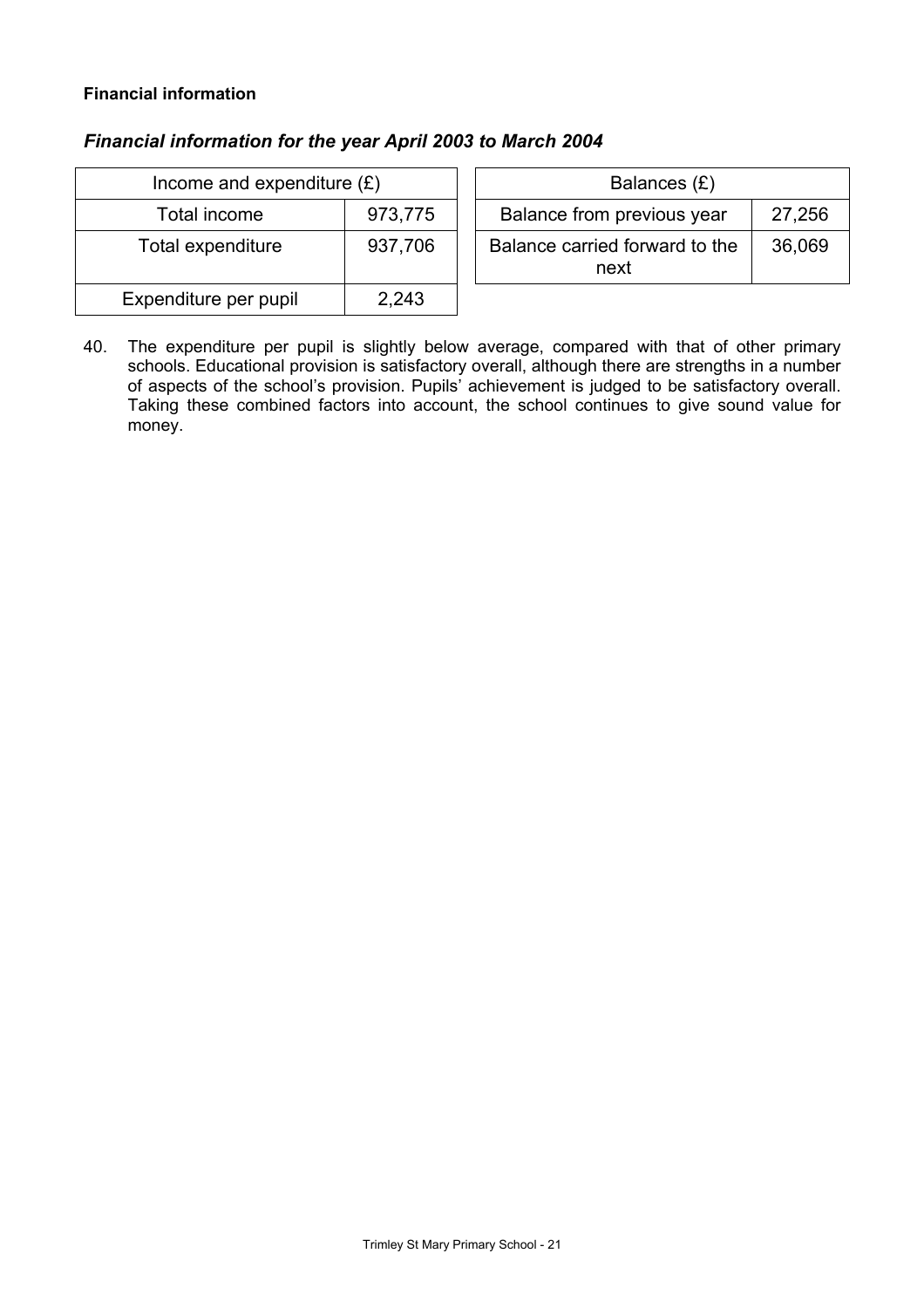# **PART C: THE QUALITY OF EDUCATION IN AREAS OF LEARNING AND SUBJECTS**

# **AREAS OF LEARNING IN THE FOUNDATION STAGE**

Provision is **very good** in the Reception classes and children achieve well.

Standards, teaching and curricular provision have improved since the last inspection. Children achieve well from an average start and are on course to exceed the expected goals by the end of the Reception Year in personal, social and emotional development, communication, language and literacy, mathematical development and knowledge and understanding of the world. They are on course to achieve the goals in physical development and creative development. Staff have a very good understanding of the needs of young children and a secure grasp of the curriculum for the Foundation Stage. Teaching assistants play a significant role in teaching. Day-to-day assessments of children's progress are used well to plan work in all areas of learning. Children with special educational needs are well supported and they achieve well. The curriculum is stimulating and fun, so that children love to learn. There are good procedures for linking the stepping-stones of the early curriculum with learning in the National Curriculum in Year 1.

# **PERSONAL, SOCIAL AND EMOTIONAL DEVELOPMENT**

Provision in personal, social and emotional development is **very good**.

#### **Main strengths and weaknesses**

- Very good teaching ensures that children adapt well to school life and become increasingly independent.
- Children behave very well and enjoy learning.
- They begin to review and evaluate what they have learnt.

#### **Commentary**

41. Children achieve well and exceed the goals expected by the end of the Reception Year. Very good teaching and support enable children to adapt very well to school routines and relate very well to one another. Induction procedures are very good, and children come happily into the classroom each day. They keep the simple rules and there is a purposeful and pleasant atmosphere that is conducive to learning. In the role-play area and during outdoor play, children play happily together. Management of children's behaviour is very good; children are encouraged to account for their own actions and to consider how their behaviour affects other people. Staff create a positive learning environment that is stimulating and fulfilling. Children evaluate their own learning by recording what they have done and by writing about their favourite activities at the end of each week. In story times, children listen with increased concentration. In discussions, they gradually learn to take turns fairly and listen to one another respectfully. Sessions are arranged so that children who attend part-time have opportunities to build up relationships with staff and gain confidence. During the year, staff gradually introduce longer periods of direct teaching and more intensive teaching of groups, particularly in literacy and numeracy; this is to prepare children for the brisker pace of lessons in Year 1.

#### **COMMUNICATION, LANGUAGE AND LITERACY**

Provision in communication, language and literacy is **very good**.

#### **Main strengths and weaknesses**

- Most children are on course to exceed the expected goals by the end of the Reception Year
- Very good teaching, with activities that are relevant, ensures that children achieve well.
- Language and literacy are promoted very effectively throughout the school day.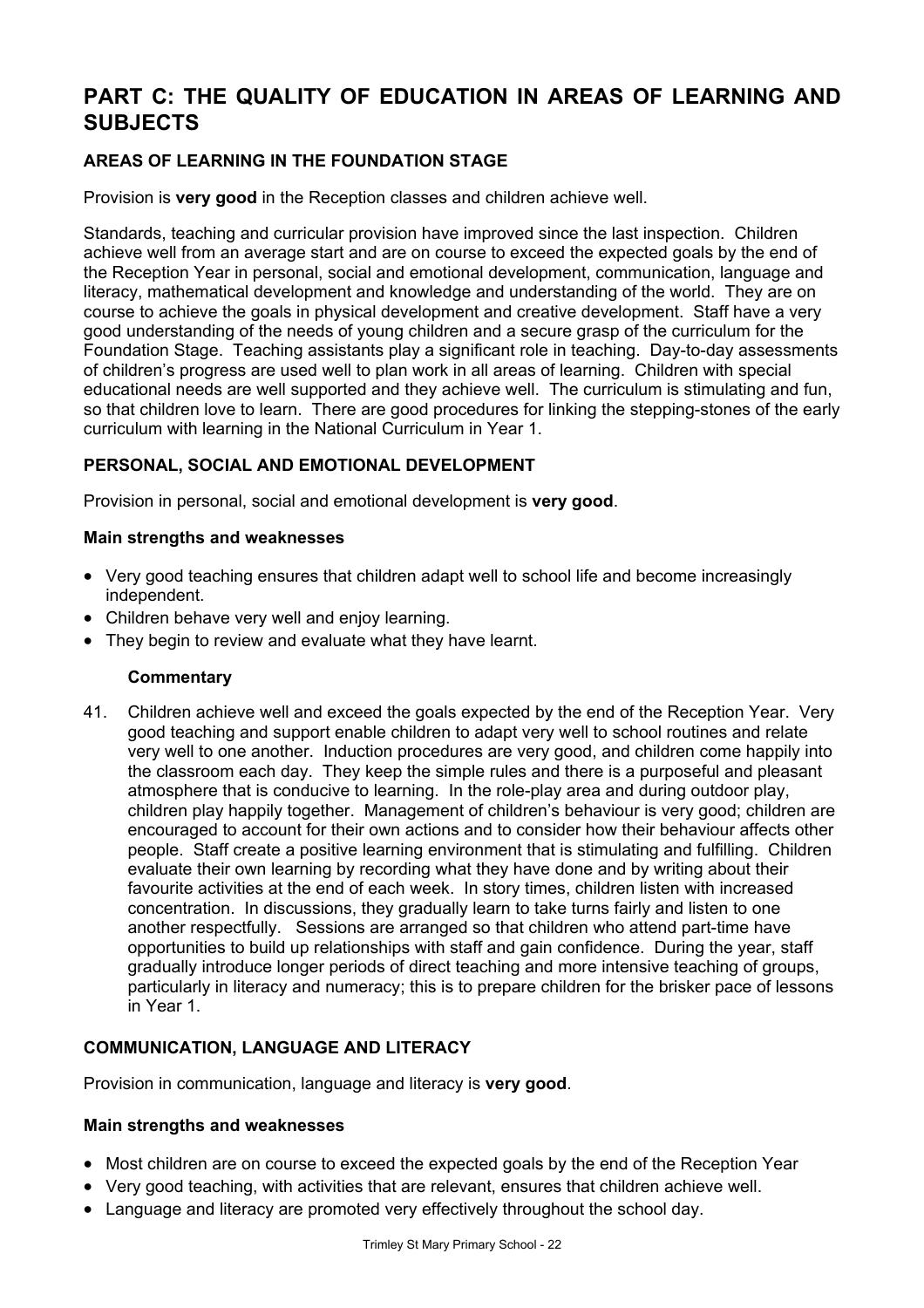## **Commentary**

42. Very good teaching ensures that most children exceed the expected goals by the end of the Reception Year. Staff promote a love of literature and oral expression. Throughout the day, new vocabulary is introduced and consolidated, and staff interact very well with children and encourage them to express their ideas. As a result, children learn at a good rate, enjoy this area of learning and have very good attitudes to it. Staff make good use of time to ensure that children gain maximum benefit from part-time attendance. Each session is well planned and the classroom is well organised to ensure that language is promoted strongly. Attractive displays are well labelled with appropriate vocabulary. Teachers make learning fun when they use the theme of a story to enhance work in all areas of learning. For example, children heard the story 'Handa's Surprise', and then tasted fruit and created a 'small world' with trees, animals, fruit and Handa in the sand trays. Children's progress in reading is enhanced through the involvement of parents, as children take books home regularly. Children of average and above average ability read simple storybooks, using their knowledge of letter sounds and shapes and observation of the pictures to gain meaning from the text. Less able children enjoy telling stories by looking at the illustrations. The teaching and learning of letter shapes and sounds is a significant feature of the school's programme for reading and writing. Staff encourage children to express themselves independently in writing, and all children write captions under pictures with recognisable words and clear messages. Although spellings are often incorrect, words are recognisable and there is a sense of narrative – children want to communicate, and they illustrate their work with lively drawings. More able children write words that occur often, such as 'the', 'and', 'play' and 'went', confidently and correctly.

#### **MATHEMATICAL DEVELOPMENT**

Provision in mathematical development is **very good**.

#### **Main strengths and weaknesses**

- Mathematical vocabulary is taught very well.
- Everyday situations are used well to develop children's mathematical understanding.
- Children achieve well and exceed the expected goals by the end of the Reception year.

#### **Commentary**

43. Teaching is very good in both classes and staff use every opportunity to consolidate and extend children's mathematical vocabulary. Children learn at a good rate and become increasingly familiar with the number system, measuring, balancing and simple data handling. During social sessions, such as snack time, children count and share as they sort out the drinks and the food. The teachers' very good planning ensures that children enjoy mathematical activities, achieve well and are on course to exceed the expected goals by the end of the school year. Most children count forwards and backwards to 20 and are aware of higher numbers in everyday life. Throughout the day, staff encourage children to count, order and compare, as, for example, when children counted and weighed fruit and found out which vegetables were heavier. Staff work patiently with the less able children and help them to succeed in tasks. Mathematical ideas are incorporated into activities such as story telling, art and craft and playing with construction kits. Children of above average ability can add 'three more' or 'four more' in their heads. All children benefit from very good teaching in small groups, when specific mathematical ideas are developed. Children who attend part-time are integrated well into activities. Teachers and teaching assistants engage very well with the children and give them time to tease out their thoughts. Parents help in the classrooms, so that children have their questions answered and become increasingly confident in solving problems. The early stages of the National Numeracy Strategy are gradually introduced. Mathematics is linked well to ICT.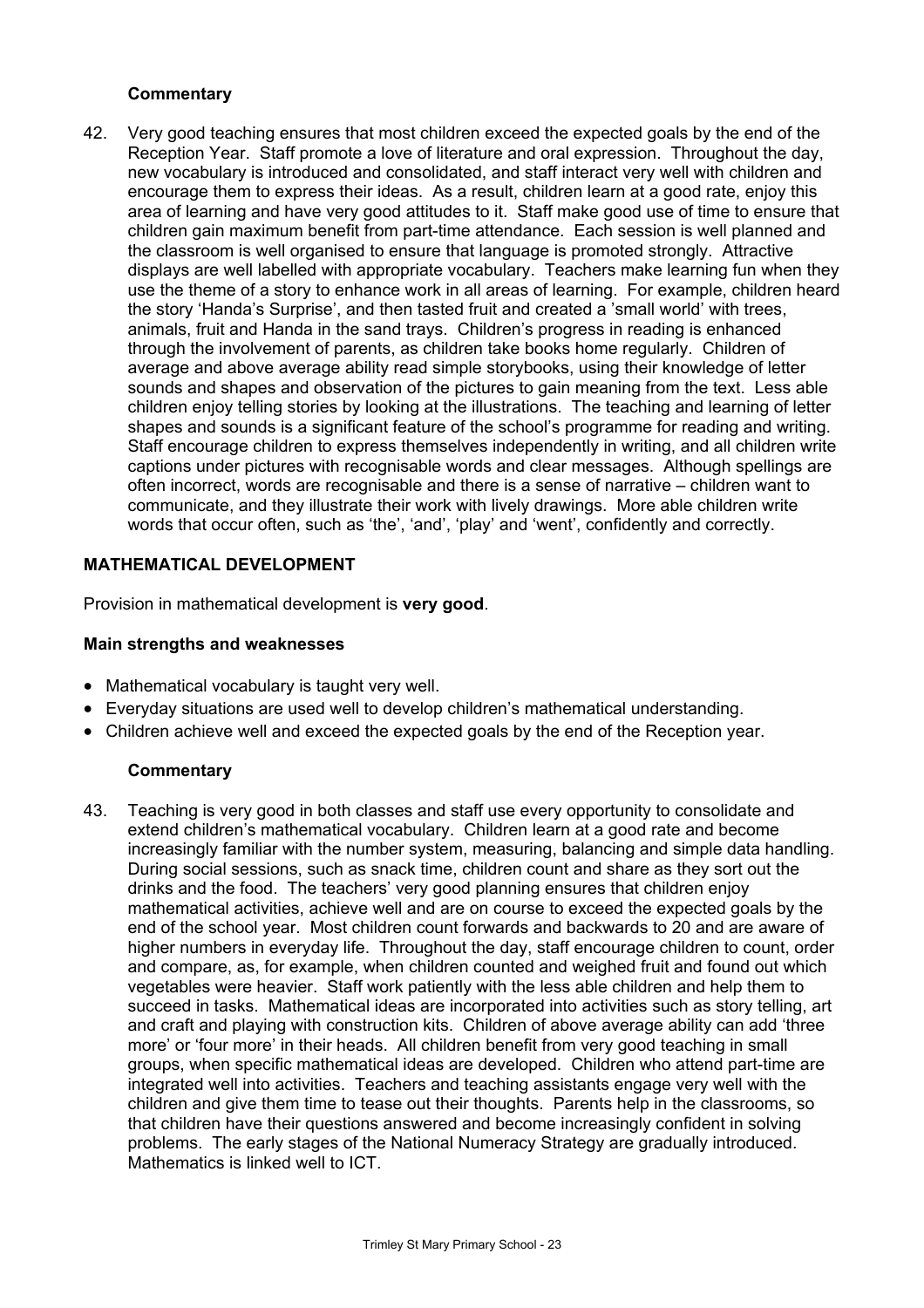# **KNOWLEDGE AND UNDERSTANDING OF THE WORLD**

Provision in knowledge and understanding of the world is **very good**.

#### **Main strengths and weaknesses**

- Staff plan a wide range of relevant activities to engage children's interest.
- Visits and visitors enrich the curriculum.
- ICT is taught and used well to further children's learning.

### **Commentary**

44. Teaching is very good and learning during lessons is of very good quality. Very well planned, interesting activities extend children's experiences and increase their understanding of the world around them. The school environment is used well, as, for example, when children learn about insects. As a result, children achieve well and most are on course to exceed the goals expected by the end of the Reception Year. Teachers organise interesting trips to places such as a local church and a farm, and children go for walks in the neighbourhood. Visitors to the school, such as a mother and baby, police officers, fire fighters and a theatre group, widen children's knowledge and bring relevance to their learning. Staff ask welldirected questions and help children to sort out their ideas - for example, when they explored what the inside of unusual fruit might look like. In such activities, children develop early investigative skills and learn to record their findings in simple charts. Staff interact very well with the children, pick up their ideas and take the children's learning forward effectively. There is an element of fun in the teaching, as, for example, when children melted ice to find the toy animals that were trapped inside. Children gain an increasing understanding of different cultures and ways of life. Skills in design and technology develop well as children join and fix components and make models of simple vehicles and buildings from construction kits. Children develop good levels of skill in ICT as they explore simple programs on the computer and control a programmable toy as it collects fruit from various market stalls. In a very good link with mathematics, they logged on to the appropriate program, entered information about favourite fruits and then accurately interpreted the simple graphs the program produced.

#### **PHYSICAL DEVELOPMENT**

Provision in physical development is **good**.

#### **Main strengths and weaknesses**

- Teachers ensure that children get plenty of exercise and fresh air.
- Children are supported well to acquire the skills necessary for writing.
- Some children have to walk through a neighbouring classroom to access the well-developed outdoor area.

#### **Commentary**

45. Good provision includes a well-organised, fenced outdoor play area, which is used regularly. Children also enjoy regular physical education lessons in the school hall. In the outdoor area, children run, jump and balance with confidence and develop appropriate levels of muscular control and co-ordination. The quality of teaching and learning is good. There are opportunities for children to exercise and play freely and for the teaching of specific skills. This ensures that physical activity is not just supervised – it is part of the teaching programme. As part of the whole-school approach to a healthy lifestyle, children are encouraged to work outside as much as possible. Activities such as gardening and running the market stall ensure that learning in the classroom is linked well to outdoor activities. Teachers plan well so that children develop skills for handwriting, cutting, modelling with construction kits and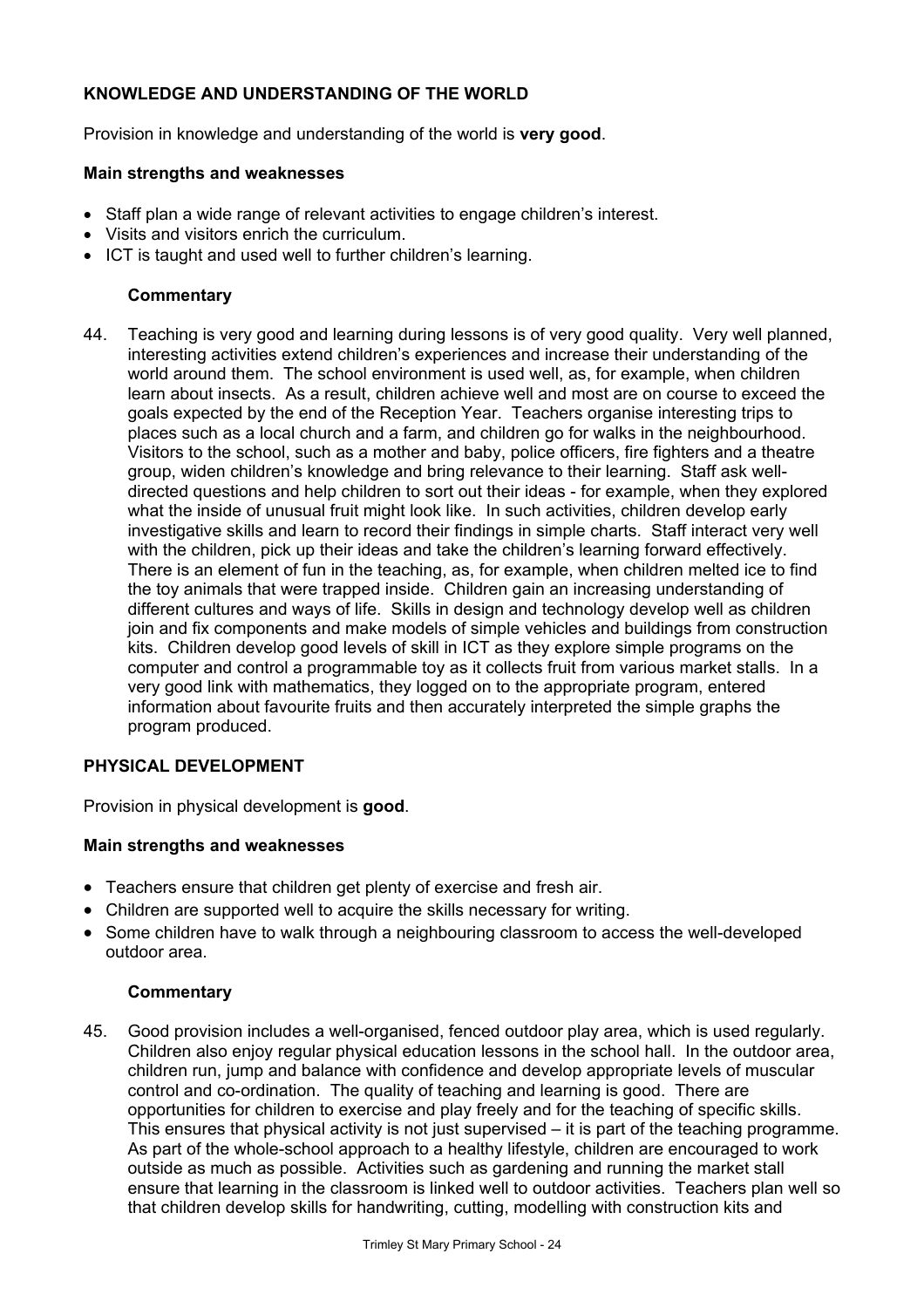painting. During these activities, most children achieve well and develop skills in line with expectations. Children's manipulative control improves as they roll, squeeze and shape dough. Children handle pencils with increasing success as they write shopping lists, take orders in the classroom café and complete a wide variety of writing tasks.

### **CREATIVE DEVELOPMENT**

Provision in creative development is **good**.

### **Main strengths and weaknesses**

- Well-planned activities stir children's imagination.
- Creative development is linked well to other areas of learning.

# **Commentary**

46. Activities are planned to be inviting so that children use their imagination and enjoy what they do. The quality of teaching is good and children learn at a good rate. Children extend their imagination in the role-play areas as they pretend to be grown-ups. Teaching assistants work with groups of children during musical activities, ensuring that there are opportunities for children to play percussion instruments and learn to listen and improve their work. The teachers link activities very well to other areas of learning - for example, when children created a huge spider's web and made spiders and insects that were caught in it. In music, children explore sounds and write them down as 'zzzzz', 'tic tac, tic tac' and 'bla bla'. Children's creative skills develop well as they use a wide variety of paints, colour sticks, papers and malleable materials, such as modelling dough. Children paint pictures confidently as they dab, stroke and splash with paint. They create bright pictures of fruit, print with a variety of objects and explore contrasting colours. Appreciation of well-known works of art is promoted; for example, children paint swirling blue pictures after looking at a Monet painting of water lilies. Artwork is displayed attractively to promote the children's self-esteem, and to brighten up the classroom.

# **SUBJECTS IN KEY STAGES 1 AND 2**

#### **ENGLISH**

Provision in English is **satisfactory**.

#### **Main strengths and weaknesses**

- Standards are below average at the end of Year 6 because too few pupils attain above average levels.
- Achievement in Years 1 and 2 is good.
- Teaching and learning are good in Years 1 and 2 and satisfactory in Years 3 to 6.
- Pupils have positive attitudes to learning and behave well in lessons.
- The leadership of the subject is good, but monitoring procedures are insufficiently developed.
- Pupils have a good understanding of what to do next in order to improve their work because there are well-defined targets.

#### **Commentary**

47. Standards are average at the end of Year 2 and below average at the end of Year 6. The results of national tests have fluctuated quite considerably in the last four years. The 2004 results were well below average in reading and writing at the end of Year 2 and well below average in English at the end of Year 6. However, the position is improving and standards are higher in the present Year 2 and 6 classes. The main cause for the below average results in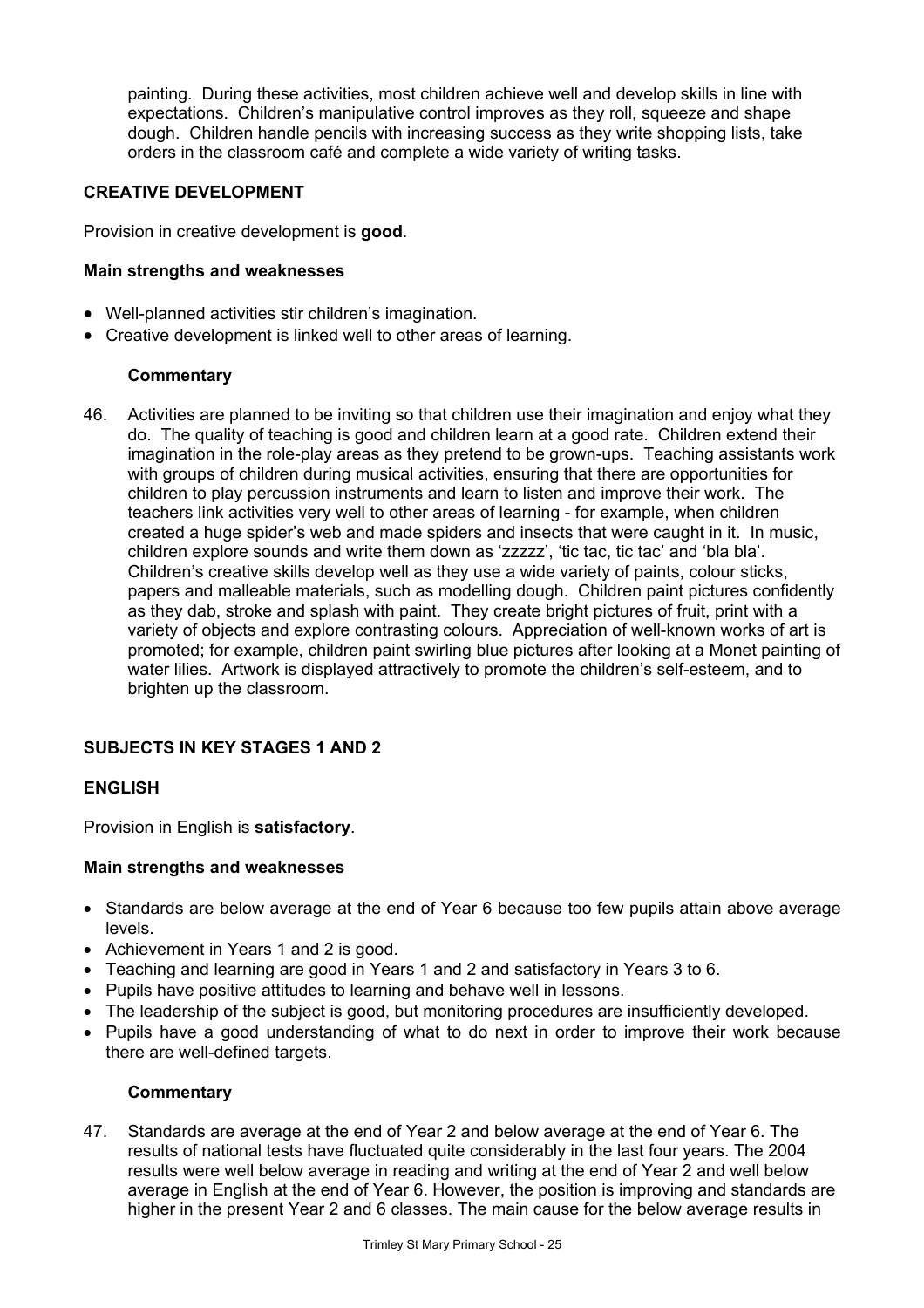English in 2004 is that too few pupils attained above average levels and this had the effect of depressing the school's overall average point score<sup>7</sup>. In the current Year 2 classes, this weakness has been removed but in Year 6 classes only a small percentage of pupils are working at a higher level. The school is engaged in a number of strategies in order to overcome this weakness.

- 48. Achievement is good in Years 1 and 2 because teaching and learning are good. Pupils are making good gains in their acquisition of skills, knowledge and understanding because the work set is challenging and the expectations of teachers are high. The methods used are lively and pupils' interest is maintained well in lessons. Time is used effectively to ensure that pupils produce a good amount of work in the time available.
- 49. In Years 3 to 6, achievement is satisfactory. Pupils are making appropriate progress in learning, but teaching, although sound, is generally lacking in flair and the pace of many lessons is only moderate. However, in all year groups relationships are good and pupils are well managed. Pupils are encouraged to work collaboratively and share their views sensibly. Attitudes and behaviour are good. In lessons pupils are keen to learn and listen attentively during the introduction. The planning of lessons takes account of pupils' differing abilities but, in many cases, pupils are not extended enough to reach higher standards, especially those pupils who are most able.
- 50. Pupils with special educational needs make progress similar to that of their classmates. Individual targets are carefully set and progress towards meeting these goals is monitored by staff. Teaching assistants also give good support in group activities, which enables these pupils to achieve at the same rate as others.
- 51. Pupils in Year 2 reach average standards in **speaking and listening** and generally achieve well. They are confident when speaking in discussion groups or when replying to teachers' questions, often giving clear, detailed answers. Their listening skills are sound. They maintain interest and listen carefully to teachers and other pupils in the class. In Year 6, standards are broadly average and achievement satisfactory. Pupils are reasonably assured in a wide range of speaking and listening situations. They use a range of vocabulary, respond appropriately to questions and offer their own opinions.
- 52. Standards in **reading** are average in Year 2 and achievement is good. Most pupils read with fluency and convey the meaning of texts. The main characters are identified and their knowledge of the plot is good. Most pupils show enjoyment in reading, even the lowerattaining pupils, who have limited expression and use a more mechanical approach to reading. Basic word recognition and word building skills, using letter sounds, are developed well. In Year 6, reading standards are below average, but achievement is satisfactory. Pupils read silently and have a reasonable level of recall. They are familiar with book conventions and use the contents page and index to find information. Their skills in using a dictionary are also soundly developed. Weaknesses in pupils' performance in reading tend to be in their higher order reading skills. Too few pupils are capable of using inference and deduction to bring out the full meaning of the text. Reading is well organised in the school. Pupils read regularly at home and in school. Reading diaries are kept up-to-date and teachers make pertinent comments about how improvements can be made. Most pupils are enthusiastic and older pupils talk about different authors and the types of books they enjoy.
- 53. Standards in **writing** are average in Year 2 and achievement is good. Most pupils write appropriately in sentences, using full stops and capital letters. In handwriting, letters are accurately formed and consistent in size. Some higher-attaining pupils are beginning to join their letters. The spelling of many basic words is accurate. There is evidence of good progress in pupils' work. Pupils' stories increasingly contain more imaginative language and there is

l

<sup>7</sup> Average Point Score. The average point score compares the school's performance with the national results. The calculations are arrived at by using the total of all test scores gained by pupils, and dividing the total by the number of pupils with a test result. This calculation is carried out for each subject tested.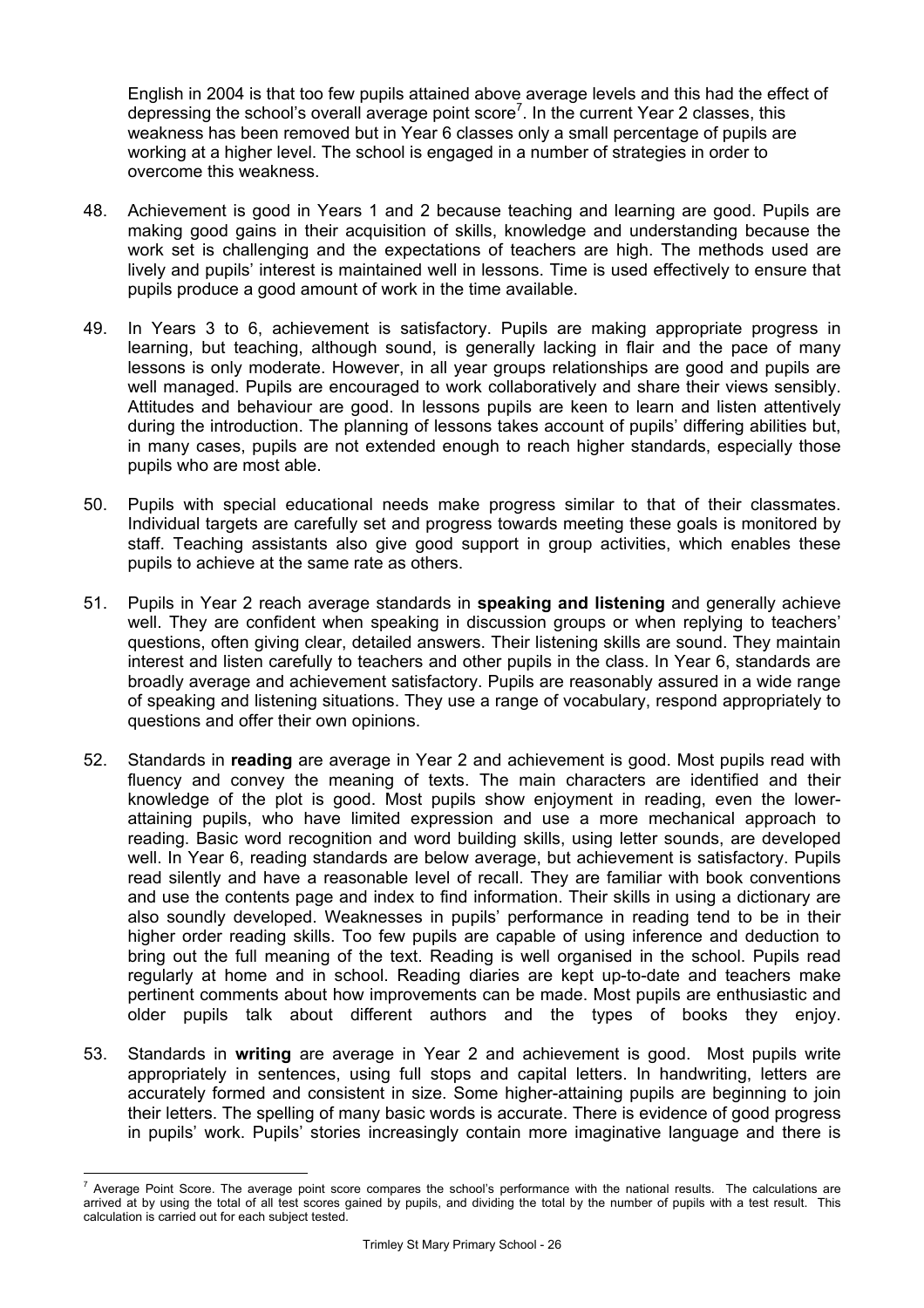use of correct punctuation. In Year 6, standards in writing are below average, but achievement is sound. Higher-attaining pupils write with imagination and use rich language, as in the piece of empathetic writing of a letter from an evacuee to a parent, but there are too few pupils operating at this level. The work of many average-attaining pupils, although revealing accurately formed sentences with correct punctuation, lacks the exciting language with which to express their feelings fully. Many pupils in the year group are not producing a legibly joined style of handwriting in their normal written work. Although there is evidence of improvement over time, some pupils are not sufficiently productive to bridge the gap and achieve the next higher level.

- 54. Assessment procedures are satisfactory. Pupils' progress is recorded and properly tracked through the school. Teachers are becoming more skilful at predicting levels and taking the steps required to meet targets for the end of the school year. The setting of individual targets for pupils is embedded into school practice. These are displayed in exercise books and in the classroom, enabling pupils to have a clear understanding of their next step of learning and how improvement can be made.
- 55. The co-ordinator provides good leadership. She has a strong literacy background and has received significant training in recent times. The management role is developing well. There are increased opportunities to analyse test results, scrutinize pupils' work and review planning. Although there are some opportunities to monitor teaching and learning these are as yet, insufficiently developed in order to make an effective impact on raising standards at the end of Year 6.

# **Language and literacy across the curriculum**

56. The school is gradually improving the number of opportunities for pupils to develop their language and literacy skills across the full range of curriculum areas. There are some good examples of extended writing tasks related to history, geography and religious education topics, which enhance pupils' performance in literacy. However, the use of worksheets in some subjects stifles pupils' creativity and interest in written English work. Spoken language is developed effectively in many lessons through partner discussion and well-directed questions from teachers.

# **MATHEMATICS**

Provision in mathematics is **satisfactory**.

# **Main strengths and weaknesses**

- Good teaching in Years 1 and 2 has improved the quality of pupils' learning.
- Teachers use mathematical vocabulary well to help pupils develop as mathematicians.
- Marking is not fully developed to help pupils improve.
- Teaching assistants are used well to support learning.
- Rapid mental calculation skills are not sufficiently developed in Years 3 to 6.
- There is an over-reliance on worksheets, reducing opportunities for pupils to develop their ideas and presentation skills

#### **Commentary**

57. Pupils in Years 1 and 2 achieve well as a result of good teaching and learning. By the end of Year 2 standards are average. Achievement in Years 3 to 6 is satisfactory. The targets set by the school for pupils at the end of Year 6 are high. However, there was little evidence of pupils working at the higher levels during the inspection. The introduction of booster classes is having a positive effect on standards. By the time they leave Year 6 the majority of pupils are expected to achieve standards on a par with those in most other schools. Teaching assistants are used effectively and positively contribute to achievement throughout the school.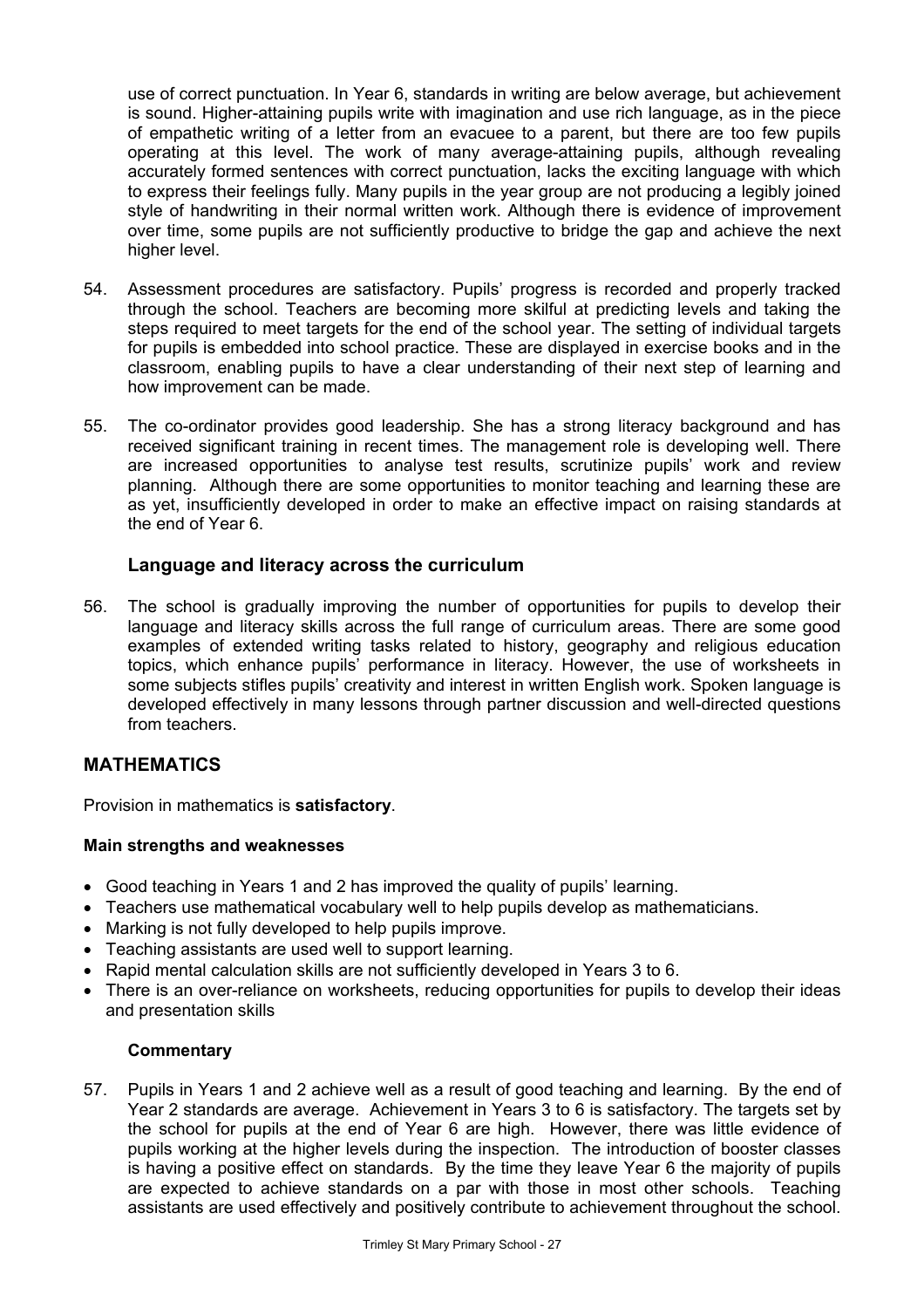The achievement of those pupils with special educational needs is satisfactory when measured against their attainment on entry to the school.

- 58. Teaching is good, at times very good, in Years 1 and 2, reflecting the positive impact of staff changes and initiatives for improvement. In other year groups teaching is satisfactory. Teachers make very clear to pupils what they are expected to learn, provide clear explanations about methods and encourage pupils to use mathematical vocabulary. This is reflected in the confidence with which pupils talk about their work. They are secure in recalling number bonds and successfully use these skills to solve problems. Rapid mental recall of number facts is less obvious in Years 3 to 6 because the challenge and pace in lessons is generally slow. A significant amount of work is recorded on specially designed writing layouts, restricting the development of ideas and presentational skills. Marking is thorough but does not always analyse errors or help pupils improve their work. Targets are set and applied consistently to help pupils focus on areas for improvement.
- 59. In Years 1 and 2, high expectations and good subject knowledge contribute significantly to progress. A good understanding of learning styles helps teachers motivate pupils; for example, anticipation and enthusiasm were almost tangible as pupils in Year 1 competed in a television-type game that involved rapidly calculating number bonds to 20. Their confidence in early number facts helped them to calculate with increasing speed. Mathematical understanding is taught well through work in number, measurement, space, shape and data handling.
- 60. In Years 3 to 6, work is planned to match pupils' abilities, but too frequently opportunities are missed to challenge higher attaining pupils. The new interactive whiteboards offer imaginative ways to engage pupils in lessons but tend to slow the pace of delivery. Good behaviour is generally maintained throughout lessons. A minority of pupils present challenging behaviour but in the main are managed well by their teachers. The achievements of all pupils are celebrated.
- 61. The school has faced significant challenges since the previous inspection and is to be commended for employing strategies that are beginning to raise standards to address those issues noted at the time of the last inspection. The school has successfully increased the confidence and competence of younger pupils to quickly recall number bonds. However, older pupils are insufficiently challenged to calculate and solve problems rapidly.
- 62. The mathematics co-ordinator has good subject knowledge. The school allocates time each term, for monitoring procedures. Monitoring has involved the co-ordinator working with teachers in the classroom. However, it is important for the co-ordinator to be in a position to objectively and accurately assess the quality of teaching and learning, targeting areas for improvement and sharing the good practice that already exists in Years 1 and 2. These strategies are seen as important by the school, in order to help to raise attainment and increase achievement in mathematics.

#### **Mathematics across the curriculum**

63. There are opportunities for pupils to reinforce and extend their numeracy skills in other subjects. Pupils use graphs and tables in science and geography and concepts of time are reinforced in history. Measuring skills are used in design and technology. Speaking and listening skills are well developed through sharing ideas in lessons.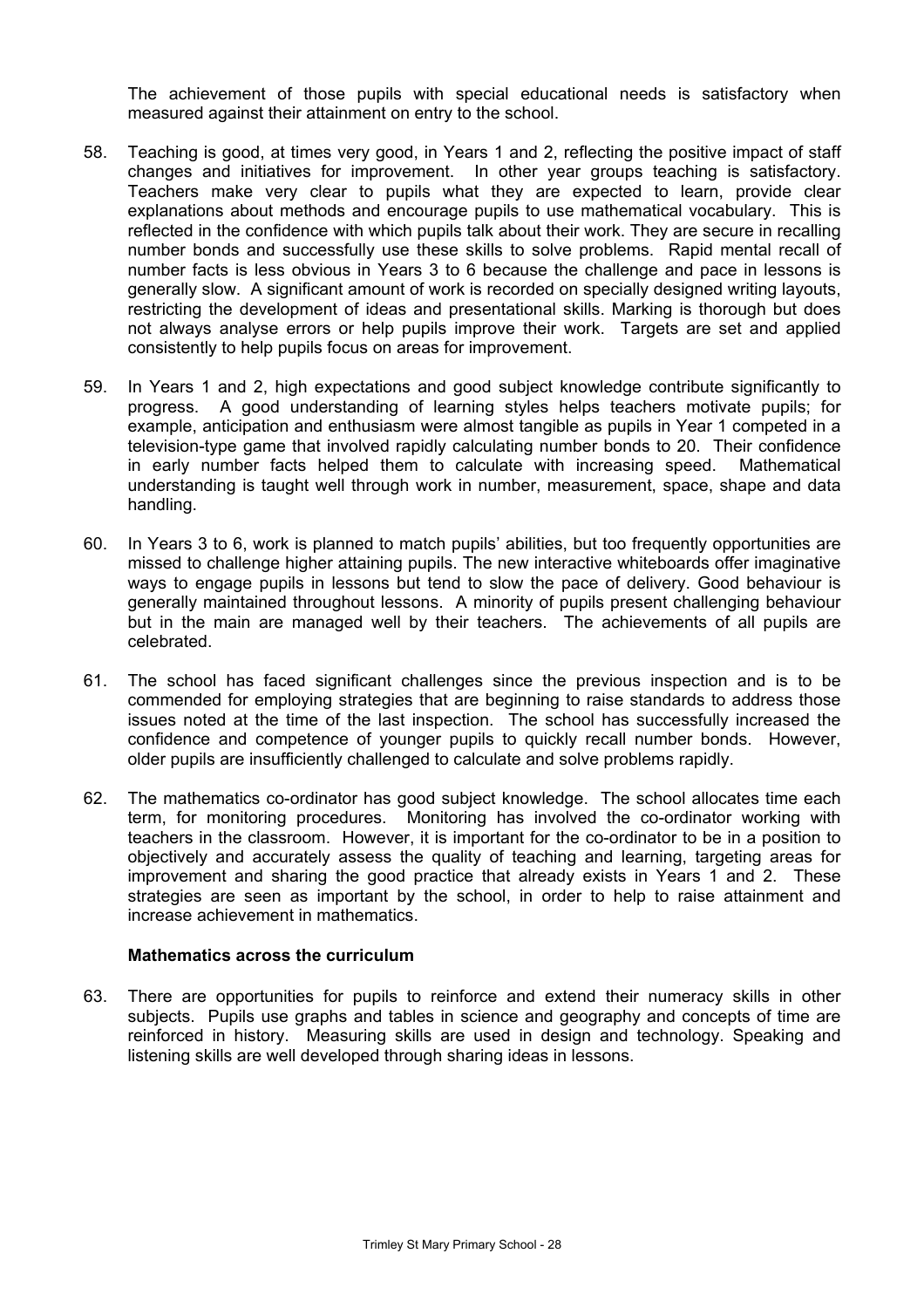# **SCIENCE**

Provision in science is **satisfactory**.

#### **Main strengths and weaknesses**

- Teaching is good in Years 1 and 2, so that the pupils achieve well.
- Investigations are used well to develop the pupils' scientific skills.
- Pupils co-operate well in lessons.
- The subject is well led but there are too few opportunities to monitor the quality of teaching and learning.

- 64. Standards in science are in line with national expectations at the end of Years 2 and 6. In Years 1 and 2 the pupils achieve well, so that the proportion of pupils reaching the higher levels is increasing. In Years 3 to 6, the pupils consolidate their skills and the numbers reaching the expected level by the end of Year 6 is close to the national average, although too few reached the higher level in 2004 tests. Those pupils with special educational needs are well supported by the adults who work with them and they achieve at the same rate as other pupils.
- 65. At the time of the last inspection, the areas for improvement included developing pupils' scientific skills and improving the teachers' assessments of the pupils' work. A clear framework to help the teachers plan scientific activities has been adopted, with the result that investigations are now used regularly throughout the school. The teachers' assessments have been supported by the introduction of a tracking system that helps them clarify their judgements but this is at an early stage of development. There are plans to continue this work further to give the teachers clearer guidance. As a result of these initiatives, the pupils' scientific skills have been developed well and they understand how to conduct experiments. This represents satisfactory improvement overall.
- 66. The quality of teaching is satisfactory overall. The younger pupils are enthusiastic about their lessons because their teachers make the work interesting and set high expectations for the pupils. In a lesson about materials, for example, the teacher organised sets of objects for the children to investigate and kept their interest high by asking challenging questions. The pupils were able to explain that "Scientists ask why and how.". The older pupils also show enthusiasm but their work is not methodical enough, so that the results of their experiments are not always clear. During a lesson about dissolving solids the pupils carried out interesting experiments, but did not record their results in a systematic way, which meant that they had difficulty explaining their ideas. Across the school the pupils use a good range of charts and graphs to record their work, but the quality of those produced by the older pupils in Year 6 is not high enough. The teachers mark the pupils' work systematically and often give ideas that help the pupils improve their skills.
- 67. The pupils co-operate well in lessons. They often work in pairs or small groups where they are able to share ideas. In these situations they listen to one another well and share equipment between the group. The teachers encourage this way of working by setting clear rules about the way that the groups will operate and often set time limits for the work to be completed. This helps the pupils develop good working relationships with one another and to consolidate their knowledge and understanding of the subject.
- 68. The subject is well led and managed soundly by the co-ordinator, who has good knowledge of the strengths and weaknesses of science provision in the school. She monitors the teachers' plans and has undertaken some analysis of the pupils' work, but has too few opportunities to work alongside colleagues to help develop their skills. There are good and appropriate plans to help the teachers undertake even more effective assessments and to link these to portfolios of pupils' work.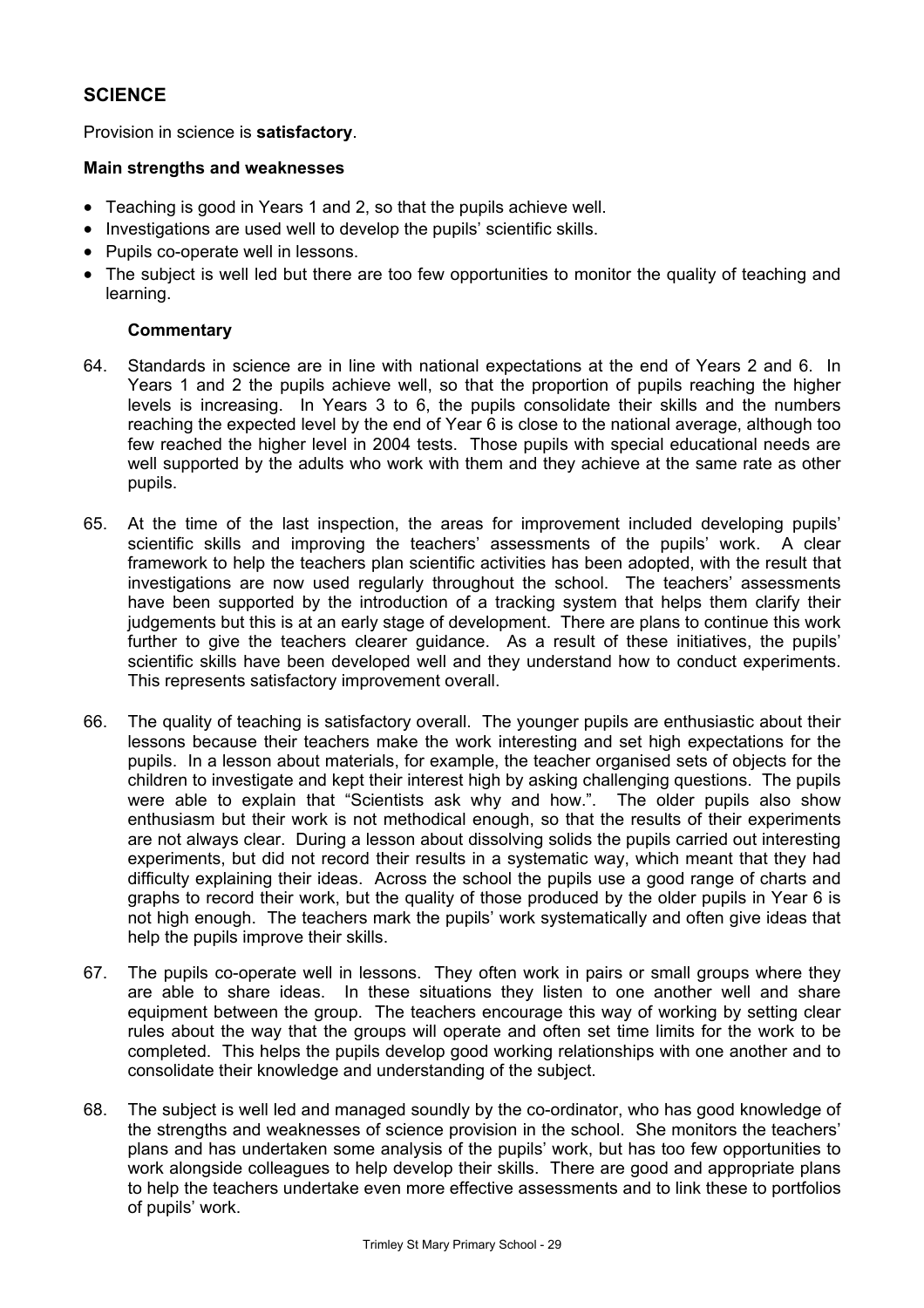# **INFORMATION AND COMMUNICATION TECHNOLOGY**

Provision in information and communication technology is **satisfactory**.

#### **Main strengths and weaknesses**

- The recent investment in a new computer suite has improved access to the subject.
- Teaching in Years 1 and 2 is good and the pupils achieve well.
- Elements of control and monitoring are not taught in sufficient depth.
- The use of ICT across the curriculum is limited.

- 69. Standards at the end of Year 2 are in line with national expectations. By the end of Year 6 standards are broadly in line with national levels, with the exception of aspects of control and monitoring, where they are below expectations. Those pupils with special educational needs are well supported across the school and achieve at the same rate as other pupils.
- 70. At the time of the last inspection, standards were below expectations at the end of Year 2 and Year 6. A key issue was to improve the level of attainment of pupils throughout the school. Since then the school has invested in a new computer suite and a number of interactive whiteboards. Despite this expenditure the school still does not meet the nationally recommended ratio for the number of computers available to the pupils. Teachers have been given training through national schemes and a new assessment system has been introduced. However, the teachers' judgements in the pupils' assessment books are not always accurate enough to provide them with the information they need to plan the next steps in the pupils' learning. As a result of these initiatives, standards have risen, but gaps remain in the pupils' skills. Overall, this represents good improvement.
- 71. The quality of teaching is satisfactory overall. The pupils achieve well in Years 1 and 2 because the teachers focus their lessons carefully to develop the pupils' skills in a systematic way. They explain what the pupils are expected to learn and ask them to check this at the end of the lesson. A good example was seen in a lesson using roamers<sup>8</sup> to plan a route on a treasure map when the teacher set very clear expectations, and used the time at the end of the lesson to check with the pupils what they had learnt. In Years 3 to 6 the teachers are less clear about what the pupils are expected to learn and, as a result, pupils' achievement is satisfactory. In a lesson about designing a computer presentation, for example, the teacher made good assessments of the pupils' previous work but the tasks set for the lesson were too general, so that the pupils were not clear about how they could improve.
- 72. Teachers use the school resources well to engage the pupils in interesting work using word processing programs. The pupils are confident using the school network, so that they can save and retrieve their work from an early age. The teachers use computers well to help the pupils analyse data, draw graphs and design presentations. Good examples were seen where the pupils had designed the cover for a folder of their work and also where older pupils had designed the rules for a playground game. However, too little attention is paid to the use of computers to control models or monitor changes, with the result that the pupils are not confident in this area and the work seen was limited.
- 73. The leadership and management of the subject by the co-ordinator are satisfactory. He has good personal expertise and has good plans for developing the subject further; however, there are too few opportunities to monitor, evaluate and support the work of teachers across the school. This is an area where the school has not improved since the last inspection.

l <sup>8</sup> Programmable floor turtles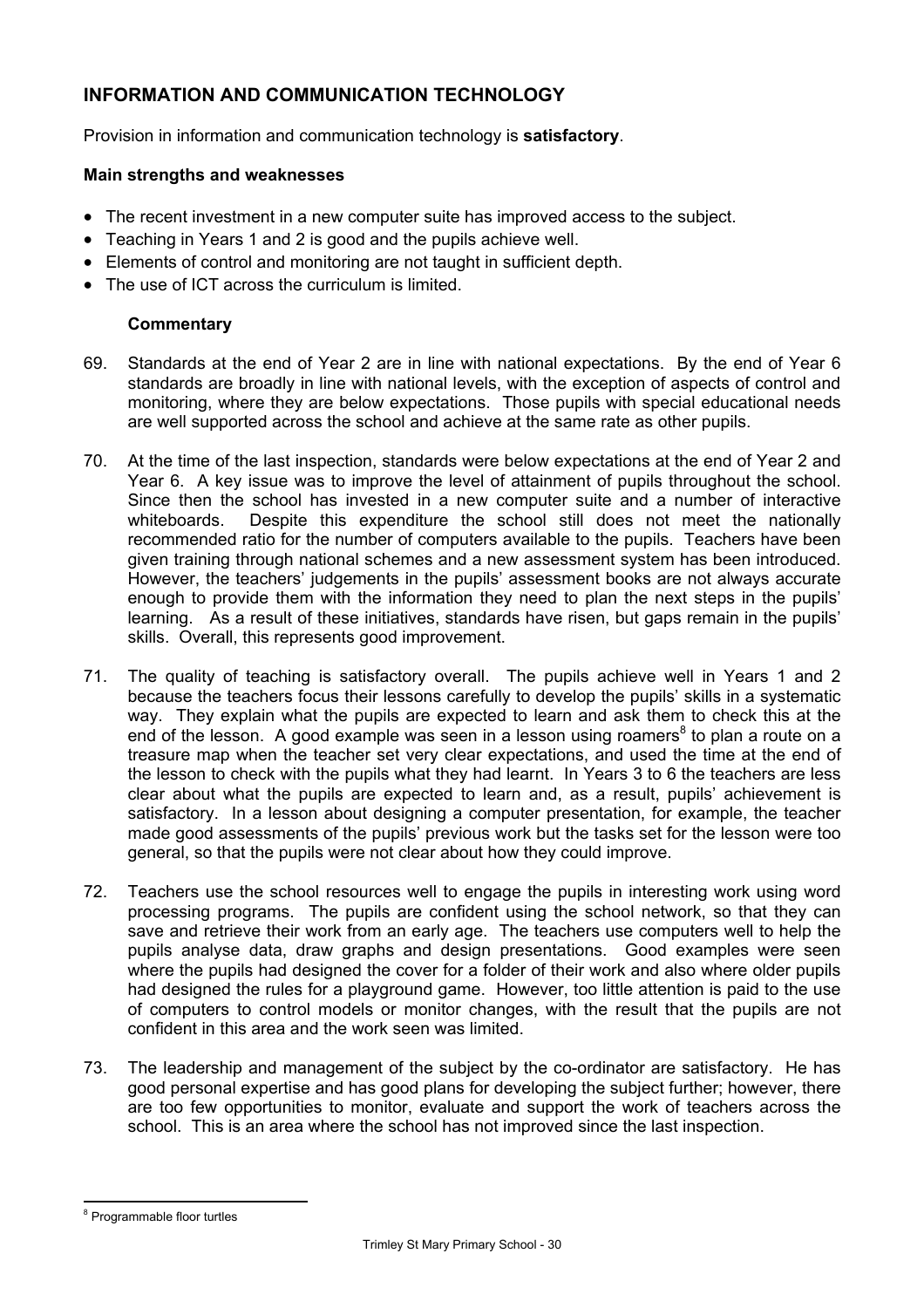#### **Information and communication technology across the curriculum**

74. ICT resources in classrooms are limited, with the result that there are too few opportunities to use computers to support the pupils' work in other subjects. The use of ICT as a core tool for teaching and learning across the curriculum is not embedded in the work of the school. This element of information and communication technology is not sufficiently developed.

#### **HUMANITIES**

- 75. Geography and history were sampled, as only one lesson was observed in geography and no lessons were seen in history. No firm judgements are therefore given for standards, but evidence from scrutiny of displays, samples of pupils' work and discussions with co-ordinators and pupils indicates that attainment is broadly average in both subjects, with strengths in geographical enquiry. No overall judgements are given for teaching, but teachers use too many worksheets and this inhibits opportunities for pupils to improve their writing. In both subjects, the curriculum is enhanced well through visits and visitors. The co-ordinators in both subjects are enthusiastic, and external advice has been sought and used well. Clear priorities have been established to drive up standards and achievement.
- 76. In **geography**, pupils extend their knowledge of their immediate environment and increase their skills in interpreting maps and in understanding the wider world. In Years 1 and 2, pupils become more skilled in asking questions that help them to know more about the world and how people live. Pupils compare their own village with a village in Peru. They become more aware of differences in ways of life - for example, when they found out about what people in Peru eat and what their schools are like. Pupils acquire a greater range of research techniques as they study maps and photographs, read books and search on the Internet and use CD-Roms. They begin to express their views on people and environments. In Years 3 to 6, pupils become increasingly aware of human and physical features in the world around them. As they listened to both sides of the argument about whether more new houses should be built near the village, pupils in Year 3 asked mature questions and considered the advantages and disadvantages of such development. They study settlements and find features that are common to villages, to towns and to cities. Pupils look at features such as rocks and soil and explore how people have influenced the environment. In Year 5, pupils study a village in India and find that there are many similarities as well as differences when comparing it with their own locality. In Year 6, pupils have become more skilled in interpreting evidence gained from fieldwork. During their visit to a range of sites on the River Orwell, they learnt that the river became deeper, wider and faster flowing as it ran from the source to the mouth, and that settlements and industries have developed on the river. Their ability to explain how they could use skills acquired during such investigations into new circumstances is an area for development.
- 77. From the work seen in **history**, pupils have learnt about the past in active and interesting ways. Throughout the school, they select and link information from a range of sources, including historical sites, artefacts, the Internet, photographs and a fair range of books. In Years 1 and 2, pupils become more aware of the passage of time and show an increasing sense of chronology. They look at old and new toys and identify similarities and differences. They develop appropriate skills for historical enquiry as they explore holidays and compare the activities in Felixstowe a hundred years ago with the things they themselves do in a variety of places nowadays. They look at old photographs and postcards and begin to see how evidence of the past can be obtained. In Years 3 to 6, pupils become more aware of the characteristics of periods in the past and recognise changes within them. In Year 4, pupils study the Tudors, learning about Henry VIII and his wives and investigating the building of great warships. This extends their understanding of how particular periods of history have brought about big changes, both nationally and in the wider world. Pupils begin to look at the reasons for and the results of events such as World War II. The effect on everyday life, epitomised in food rationing, was brought home to pupils in Year 6 as they found and created recipes for meals. Their increased ability to organise and communicate historical information was demonstrated well in some good writing in Year 6, but it was hampered by the use of too many worksheets.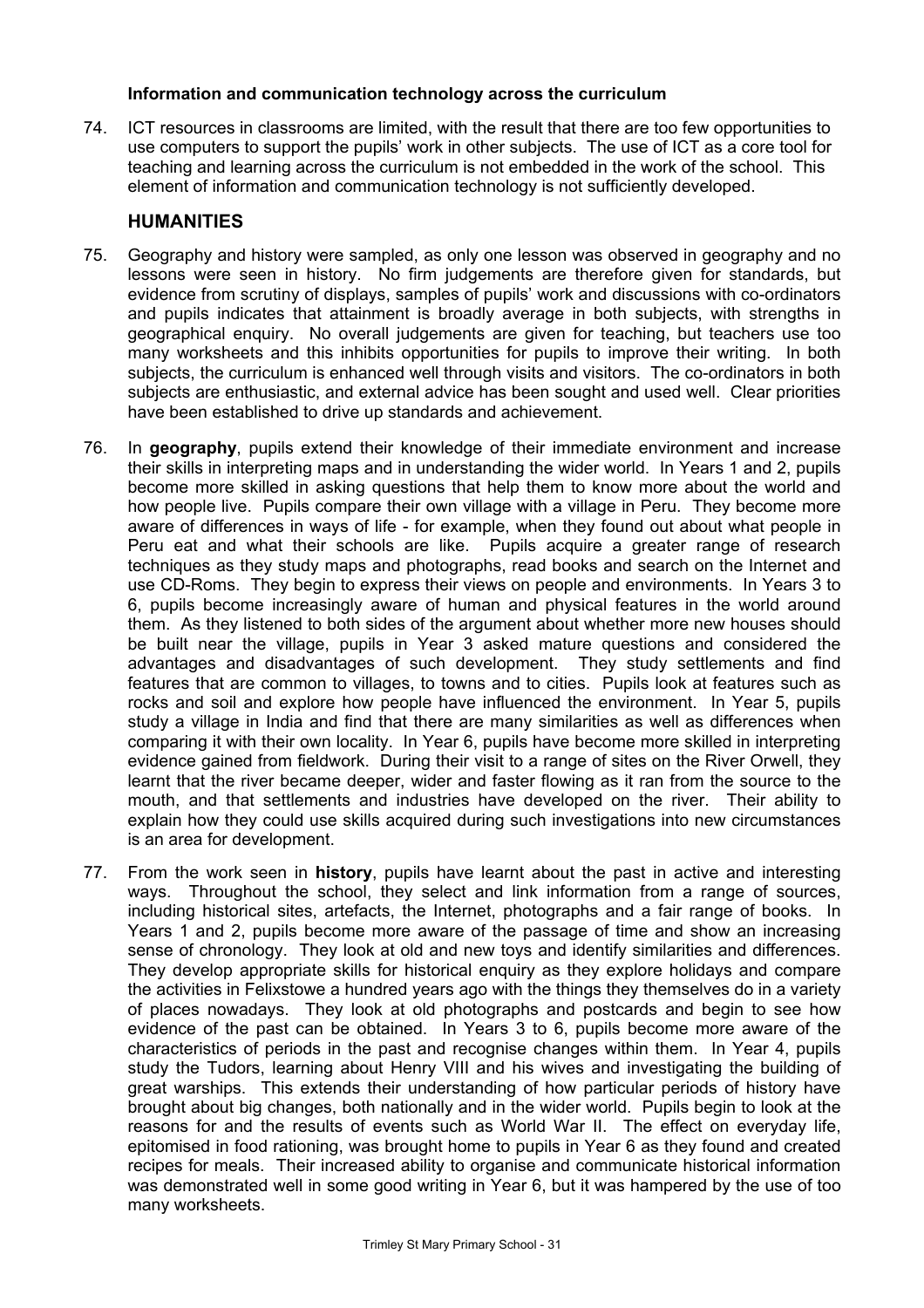# **Religious education**

Provision in religious education is **satisfactory**.

#### **Main strengths and weaknesses**

- The two co-ordinators demonstrate a sense of purpose and educational direction.
- The school is aware that links with the different faiths need strengthening.
- Relationships are good in lessons and assist pupils' learning.

#### **Commentary**

- 78. Pupils achieve appropriately and attainment throughout the school is broadly in line with the expectations of the Suffolk Agreed Syllabus.This position has been maintained since the previous inspection. Progress is sound throughout the school and lower-attaining pupils, including those with special educational needs, are supported well by teaching assistants. They achieve as well as their peers.
- 79. The overall quality of teaching is satisfactory. Lessons are planned to help pupils learn about religion and draw parallels with their own experiences in life. Clear explanations and skilled questioning promotes empathy, as demonstrated during a lesson in a Year 2 class. As pupils share the story of Jonah and the Whale they relate to Jonah's guilt. Through discussion they begin to understand the meaning of prayer and write their own prayer for forgiveness. Pupils' attitudes and behaviour are good, contributing positively to their learning environment. Behaviour is managed well.
- 80. Belonging is a theme developed with older pupils. By the end of Year 6 they have considered and identified characteristics associated with different faiths, such as Christian, Jewish and Muslim groups. In Year 6, pupils extend their learning, linking experiences in their personal lives to the sort of feelings evoked by being excluded from a group. Resources are generally used effectively to extend pupils' knowledge. Artefacts from different religions, such as holy books including the Bible, Torah and Qur'an are used to help pupils understand their importance to believers.
- 81. The two subject co-ordinators analyse pupils' work and teachers' planning effectively. They use the information to identify what is needed to raise standards in the subject. This is an improvement since the time of the last inspection. Minor concerns still exist about developing links with schools that have a high percentage of pupils from other faiths. This still remains a school priority.

# **CREATIVE, AESTHETIC, PRACTICAL AND PHYSICAL SUBJECTS**

- 82. Too few lessons were observed in art and design, design and technology and music to make a valid judgment on provision. These subjects were sampled as part of the normal inspection process.
- 83. In **art and design** one lesson was observed during the inspection and samples of the pupils' work analysed. From this evidence it is clear that the quality of the pupils' work is high because they take pride in their work and teachers provide good opportunities to develop their skills. There were many examples of teachers using art and design to enhance work in other subjects, for example by working on models of didgeridoos as part of a geography topic. The pupils study the work of important artists and use this information to develop interpretations of these styles in their own work. The pupils maintain sketchbooks that are of good quality and show how they develop the skills needed to make a range of marks with a wide variety of media. The subject co-ordinator is enthusiastic and maintains a portfolio of the pupils' work across the school that contains good quality examples.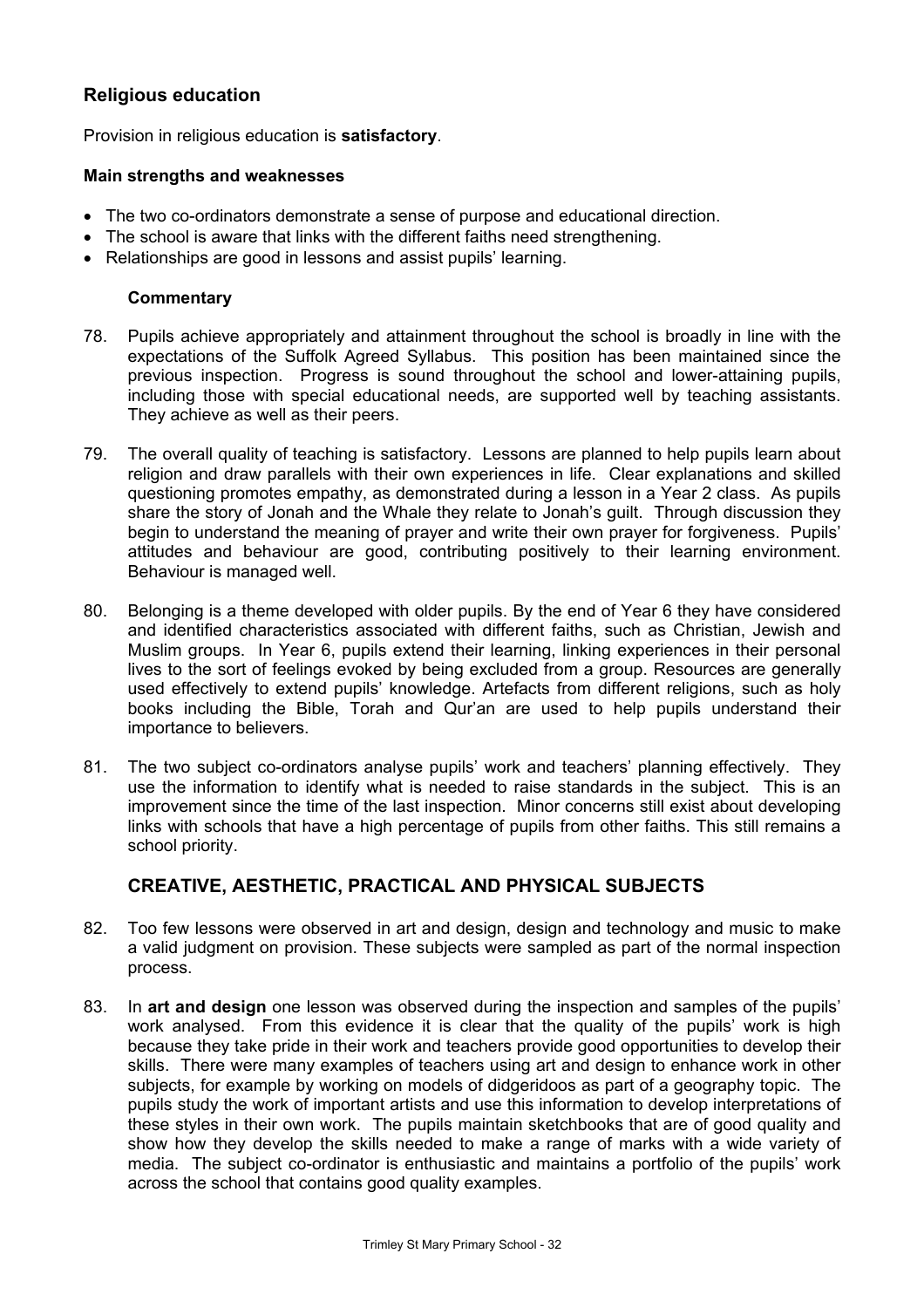- 84. One lesson was observed in **design and technology** during the inspection period. An analysis of the pupils' work was undertaken and a discussion held with the co-ordinator. Throughout the school there are good examples of the way that the pupils use a wide variety of resources to design and build working models. In the lesson observed, the pupils were using a good range of tools to construct musical instruments with the help of a team of volunteers. The outcomes of this lesson were good. The pupils talk freely about their work and how they often bring materials from home to help them with the construction of models. A key element of this subject is the way that the teachers encourage their pupils to evaluate their work so that designs are modified as the lesson progresses. The co-ordinator has a clear view of the strengths and weaknesses of the subject and makes good use of the time available to ensure that the teachers' planning is cohesive.
- 85. During the inspection period only two lessons were observed in **music**; this means that judgements cannot be made about overall standards, teaching and learning. From analysis of documents, discussions with teachers and pupils and lesson observations, it is clear that the school provides a satisfactory curriculum.
- 86. Music played as pupils enter assembly is carefully chosen to create an atmosphere. Singing in assemblies and in the choir is robust and enthusiastic. Those pupils who study an instrument with a specialist teacher often achieve standards above those expected for their age.
- 87. In Year 5, pupils explore sound sources and are beginning to compose a musical score for performing to different audiences. In a good lesson observed in Year 3, where pupils were learning about musical dynamics, they handled a range of percussion instruments well, successfully creating the sound of a train entering and leaving a station. Older pupils enjoy making music and gain in confidence as they perform in seasonal concerts to a variety of audiences, including each other, parents and senior citizens.
- 88. Since the previous inspection a new subject co-ordinator has been appointed. He is a competent and enthusiastic musician who has introduced positive strategies to support class teachers, raise expectations and improve provision.

# **PHYSICAL EDUCATION**

Provision in physical education is **good** overall.

#### **Main strengths and weaknesses**

- Very good use is made of the links with local schools and sports clubs.
- The quality of teaching is good and develops pupils' skills well but some teaching in Years 3 to 6 lacks sufficient rigour.
- The school makes good use of local sporting organisations.

- 89. During the inspection period, lessons were observed in gymnastics and dance. The evidence from these lessons and from discussions with pupils and teachers, alongside an analysis of teachers' planning, indicates that standards are in line with national expectations at the end of Year 6 in gymnastics and dance, while they are above expectations in swimming and sports activities, particularly invasion games. Pupils achieve well in these two elements of physical education. Pupils with special educational needs make similar progress to their classmates. The school has maintained the quality of work in gymnastics since the last inspection.
- 90. The quality of teaching is good overall. The younger pupils work hard in their lessons because they enjoy the activities that their teachers have planned. In a dance lesson, for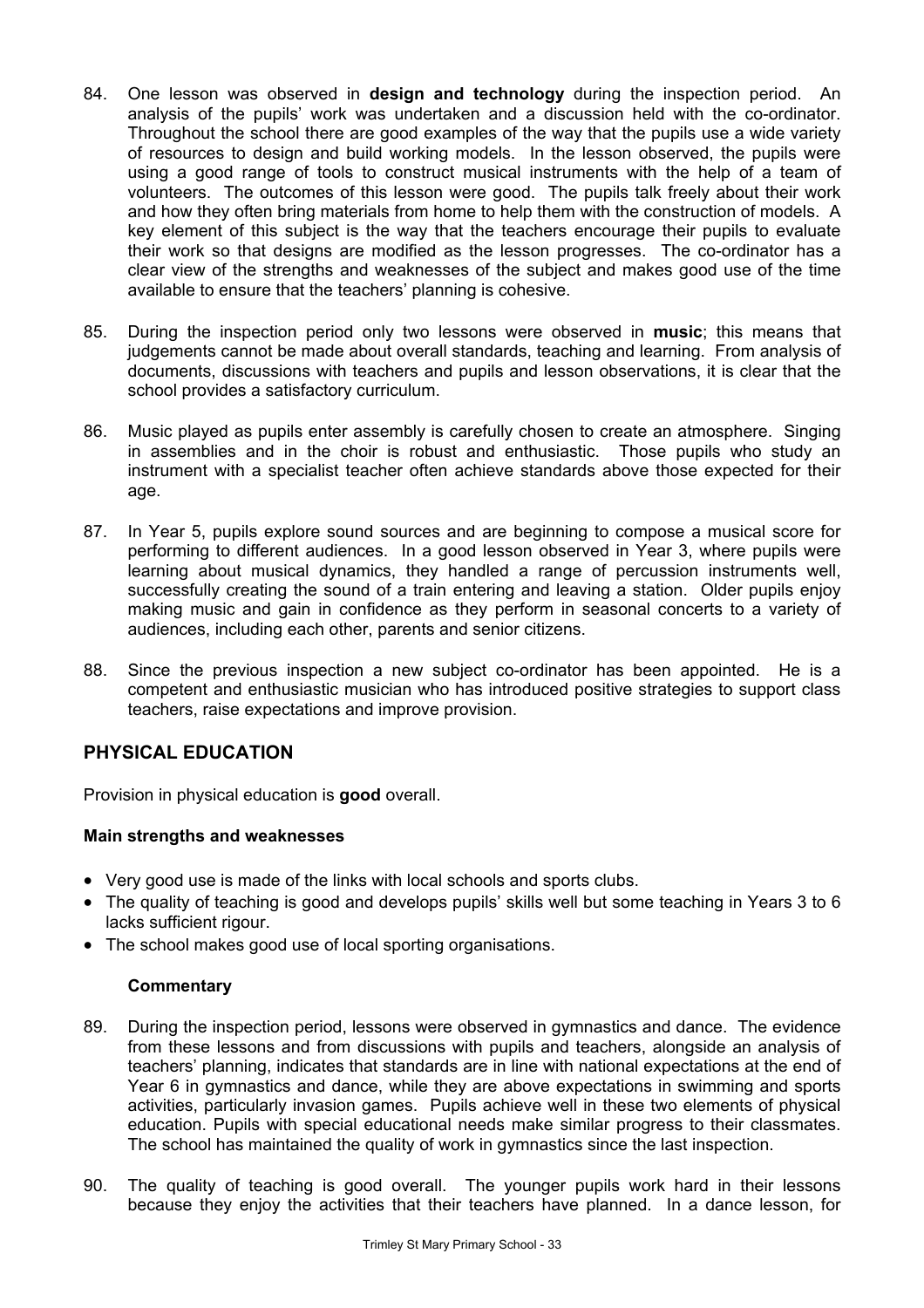example, the pupils were developing and performing a dance based on a poem they had been reading in their English lesson. The teacher's demonstrations and use of vocabulary encouraged them to extend the range of movements they were making, so that they attempted more difficult balances. The older pupils also enjoy their lessons but the teachers sometimes miss opportunities to challenge the pupils to try more complicated movements and, as a result, their routines lack finesse.

- 91. The school makes very good use of the facilities and expertise available in the wider community. In swimming, for example, nearly all the pupils in Year 6 are able to swim further than the distance recommended in national guidelines, because good use is made of the local pool. Specialist teachers and coaches from a wide range of sports visit the school regularly, to provide coaching and skill development to pupils in Years 3 to 6. During the inspection a coach from a local soccer club was working with Year 6 pupils on developing ball control skills. This element of physical education is well managed by the school and provides many very good opportunities for the pupils to increase their abilities in a variety of settings. Many of these specialists also make a valuable contribution to extra-curricular activities for the pupils and their families. As a result of these opportunities, the pupils' achievement across the school is good. They are proud of their sporting prowess. Physical education makes a strong contribution to the spiritual, moral, social and cultural development of the pupils. Physical education is well resourced for both indoor and outdoor activities. Teachers are provided with good banks of ideas for lessons that build skills methodically. The apparatus, equipment and accommodation available support these plans well.
- 92. The subject co-ordinators lead their subject well and management is satisfactory. They have good expertise and work very hard to promote a wide range of activities for the pupils. They are particularly influential in the local group of schools where they lead other teachers in developing ways that the schools can work together to support the development of physical education. Staff training has been well developed through this system, particularly in the area of dance.

# **PERSONAL, SOCIAL AND HEALTH EDUCATION AND CITIZENSHIP**

- 93. No overall judgement can be made on the provision for **personal, social and health education (PSHE)** because only one lesson was observed during the inspection. The subject is co-ordinated well and the school places a high priority on pupils' PSHE. Teachers' planning for this aspect is good. Teachers listen to pupils well and plan time for them to express their thoughts and air their ideas. Pupils' views are discussed and promoted effectively in the school council. Encouragement from staff helps to develop pupils' confidence, and awards are given in assemblies when pupils do well. Target setting is gradually helping pupils to understand how they can improve their academic work and achieve better. Pupils extend their interests and gain self-esteem in a good variety of clubs, team games and sports fixtures. Participation in musical and artistic activities extends pupils' cultural development well. Through good teaching and guidance, pupils gain a good understanding of right and wrong, consider how their actions affect other people and become increasingly responsible. In the 'nurture unit', teaching assistants work with pupils who have problems in making good relationships or who find it difficult in concentrating in lessons. This makes a valuable contribution to improving pupils' attitudes and behaviour.
- 94. Aspects of personal development are considered in subjects such as science and physical education, when growth, exercise and healthy eating are discussed. The school takes part in the 'Healthy Eating' project that links with such work. Education on sex and relationships education and awareness of drugs, tobacco and alcohol abuse are introduced sensitively. In religious education, pupils' understanding of living in a community is discussed, and pupils explore what it might feel like to be rejected. Awareness of a range of faiths and cultures widens their knowledge of different ways of life. Assemblies make a positive contribution to pupils' personal and social development; they promote the ethos of care and consideration. Care of the environment is fostered, and pupils show concern for people less fortunate than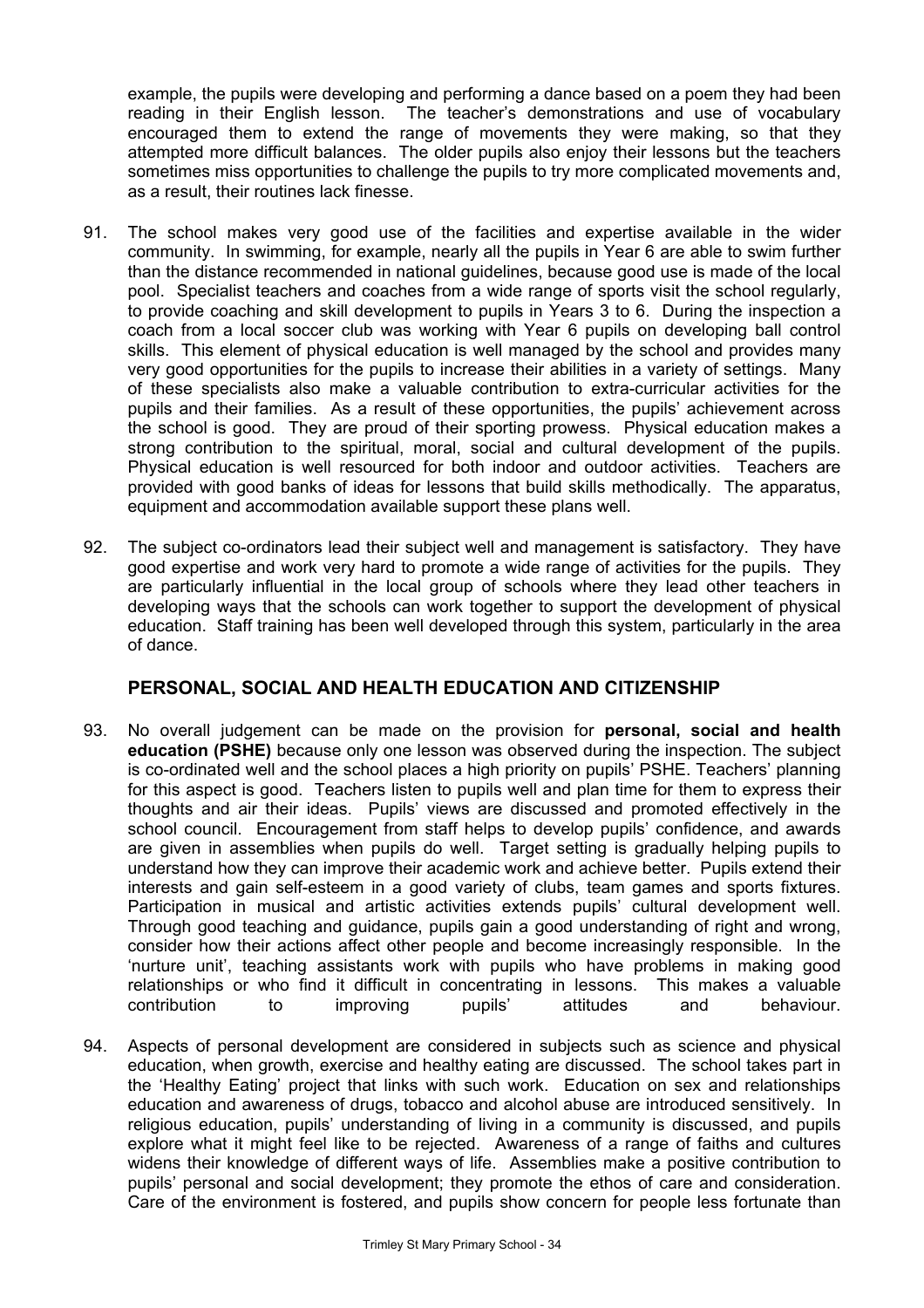themselves by raising money for a range of charities. Understanding how they can contribute to the life of their own village is fostered when pupils discuss how the village might develop in the future.

# **PART D: SUMMARY OF THE MAIN INSPECTION JUDGEMENTS**

# **Inspection judgement** Grade **Grade**

| The overall effectiveness of the school                              |  |  |
|----------------------------------------------------------------------|--|--|
| How inclusive the school is                                          |  |  |
| How the school's effectiveness has changed since its last inspection |  |  |
| Value for money provided by the school                               |  |  |
|                                                                      |  |  |

| <b>Overall standards achieved</b> |  |
|-----------------------------------|--|
| Pupils' achievement               |  |

| Pupils' attitudes, values and other personal qualities (ethos) |  |
|----------------------------------------------------------------|--|
| Attendance                                                     |  |
| <b>Attitudes</b>                                               |  |
| Behaviour, including the extent of exclusions                  |  |
| Pupils' spiritual, moral, social and cultural development      |  |

| The quality of education provided by the school                  |   |
|------------------------------------------------------------------|---|
| The quality of teaching                                          | 4 |
| How well pupils learn                                            | 4 |
| The quality of assessment                                        | 4 |
| How well the curriculum meets pupils' needs                      | 3 |
| Enrichment of the curriculum, including out-of-school activities | 3 |
| Accommodation and resources                                      | 4 |
| Pupils' care, welfare, health and safety                         | 3 |
| Support, advice and guidance for pupils                          | 3 |
| How well the school seeks and acts on pupils' views              | 3 |
| The effectiveness of the school's links with parents             | 3 |
| The quality of the school's links with the community             | 2 |
| The school's links with other schools and colleges               | 2 |

| The leadership and management of the school |  |
|---------------------------------------------|--|
| The governance of the school                |  |
| The leadership of the headteacher           |  |
| The leadership of other key staff           |  |